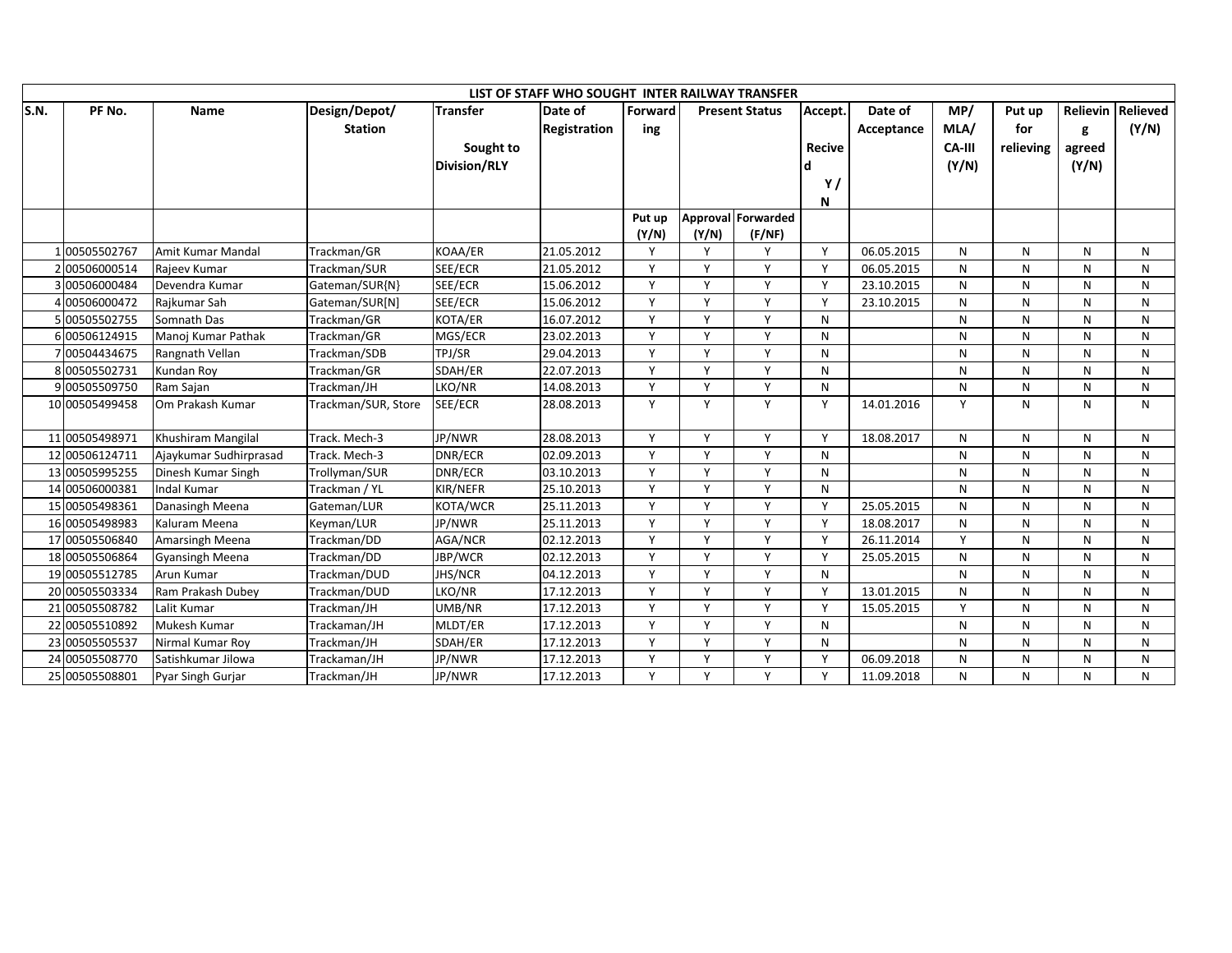| S.N. | PF No.         | <b>Name</b>               | Design/Depot/  | <b>Transfer</b>     | Date of      | Forward      |              | <b>Present Status</b> | Accept.       | Date of    | MP/           | Put up    |        | <b>Relievin Relieved</b> |
|------|----------------|---------------------------|----------------|---------------------|--------------|--------------|--------------|-----------------------|---------------|------------|---------------|-----------|--------|--------------------------|
|      |                |                           | <b>Station</b> |                     | Registration | ing          |              |                       |               | Acceptance | MLA/          | for       | g      | (Y/N)                    |
|      |                |                           |                | Sought to           |              |              |              |                       | <b>Recive</b> |            | <b>CA-III</b> | relieving | agreed |                          |
|      |                |                           |                | <b>Division/RLY</b> |              |              |              |                       |               |            | (Y/N)         |           | (Y/N)  |                          |
|      |                |                           |                |                     |              |              |              |                       | Y,            |            |               |           |        |                          |
|      |                |                           |                |                     |              |              |              |                       | N             |            |               |           |        |                          |
|      | 26 00505510922 | Jaivan Lal Meena          | Trackaman/JH   | JP/NWR              | 17.12.2013   | $\checkmark$ | $\checkmark$ | Y                     | Y             | 19.03.2018 | N             | N         | N      | N                        |
|      | 27 00505510960 | Karan Singh               | Trackaman/JH   | <b>JHS/NCR</b>      | 17.12.2013   | <b>V</b>     | v            | Y                     | N             |            | N             | N         | N      | N                        |
|      | 28 00561228003 | <b>Tapan Biswas</b>       | Trackaman/JH   | SDAH/ER             | 17.12.2013   | $\vee$       | Y            | Y                     | Y             | 18.12.2017 | N             | N         | N      | N                        |
|      | 29 00505509610 | Lal Bahadur               | Trackaman/JH   | SDAH/ER             | 17.12.2013   | $\mathsf{v}$ | $\checkmark$ | Y                     | Y             | 30.05.2019 | N             | N         | N      | N                        |
|      | 30 00505503802 | Santosh Kumar             | Trackaman/BTW  | DNR/ECR             | 30.12.2013   | $\mathbf v$  | $\checkmark$ | Y                     | N             |            | N             | N         | N      | N                        |
|      | 31 00505510168 | Raj Kumar Kapil Mahato    | Trackman / LUR | DNR/ECR             | 02.01.2014   | $\mathsf{v}$ | v            | Υ                     | N             |            | N             | N         | N      | N                        |
|      | 32 00505510983 | Kajor Mal Kumawat         | Trackman/JH    | JP/NWR              | 03.01.2014   | v            | Y            | Υ                     | Y             | 06.09.2018 | N             | N         | N      | N                        |
|      | 33 00505508447 | Suresh Kumar              | Trackman / LUR | LKO/NR              | 10.01.2014   | $\mathsf{v}$ | $\mathsf{v}$ | Y                     | N             |            | N             | N         | N      | N                        |
|      | 34 00505509099 | Shyamdeo Prasad           | Trackman /GR   | DNR/ECR             | 27.01.2014   |              | $\mathbf v$  | $\mathsf{v}$          | N             |            | N             | N         | N      | N                        |
|      | 35 00505506384 | Vishnu Datta Meena        | Trackman/GR    | JP/NWR              | 27.01.2014   | $\mathsf{v}$ | $\checkmark$ | Y                     | Y             | 16.05.2018 | N             | N         | N      | N                        |
|      | 36 00510415762 | Rupesh Kumar Sinha        | Trackman / GR  | DNR/ECR             | 27.01.2014   | $\vee$       | v            | Y                     | N             |            | N             | N         | N      | N                        |
|      | 37 00505509117 | Pankaj Kumar              | Tackman / GR   | DNR/ECR             | 27.01.2014   | $\mathsf{v}$ | $\mathsf{v}$ | Y                     | Y             | 02.09.2015 | N             | N         | N      | N                        |
|      | 38 00505509063 | Niranjan Kumar            | Trackman/GR    | DNR/ECR             | 27.01.2014   | $\mathsf{v}$ | $\checkmark$ | Y                     | Y             | 06.05.2015 | N             | N         | N      | N                        |
|      | 39 00505507637 | Ghanshyam Meena           | Trackman/GR    | JP/NWR              | 27.01.2014   | $\mathbf v$  | $\checkmark$ | Y                     | Y             | 07.09.2018 | N             | N         | N      | N                        |
|      | 40 00505506396 | Shambhulal Meena          | Trackman/GR    | JP/NWR              | 27.01.2014   | v            | Y            | Y                     | Y             | 17.10.2018 | N             | N         | N      | N                        |
|      | 41 00505505630 | Suraj Kumar               | Trackman/GR    | MGS/ECR             | 27.01.2014   | $\vee$       | v            | Y                     | Y             | 16.07.2015 | N             | N         | N      | N                        |
|      | 42 00505506402 | Mirutunjay Baitha         | Trackman/GR    | SPJ/ECR             | 27.01.2014   | $\mathsf{v}$ | $\checkmark$ | Y                     | Y             | 16.07.2015 | N             | N         | N      | N                        |
|      | 43 00505505870 | Imran Khan                | Trackman/JH    | NGP/SECR            | 31.01.2014   | $\mathsf{v}$ | $\checkmark$ | Y                     | N             |            | N             | N         | N      | N                        |
|      | 44 00505509786 | Raju Kumar                | Trackman/JH    | SEE/ECR             | 31.01.2014   | $\mathsf{v}$ | $\mathsf{v}$ | Y                     | N             |            | N             | N         | N      | N                        |
|      | 45 00505508794 | Kailash Chandra Verma     | Trackman/JH    | <b>BPL/WCR</b>      | 31.01.2014   | $\vee$       | Y            | Υ                     | N             |            | N             | N         | N      | N                        |
|      | 46 00505494071 | Tilaksingh Bhagwanswaroop | Trackman/JH    | <b>JHS/NCR</b>      | 31.01.2014   | $\mathsf{v}$ | $\vee$       | Y                     | N             |            | N             | N         | N      | N                        |
|      | 47 00505503619 | <b>Bipin Kumar</b>        | Trackman/GR    | MLDT/ER             | 05.02.2014   | $\mathbf v$  | $\checkmark$ | V                     | N             |            | N             | N         | N      | N                        |
|      | 48 00505505604 | <b>Mukeshchand Meena</b>  | Trackman/GR    | KOTA/WCR            | 07.02.2014   | $\mathbf v$  | $\vee$       | Y                     | N             |            | N             | N         | N      | N                        |
|      | 49 00505509695 | Shailendra Kumar          | Trackman/JH    | DNR/ECR             | 13.02.2014   | $\mathsf{v}$ | v            | Υ                     | Y             | 23.10.2015 | N             | N         | N      | N                        |
|      | 50 00505509701 | Anish Kumar               | Trackman/JH    | MGS/ECR             | 13.02.2014   | N            | N            | Y                     | N             |            | Y             | N         | N      | N                        |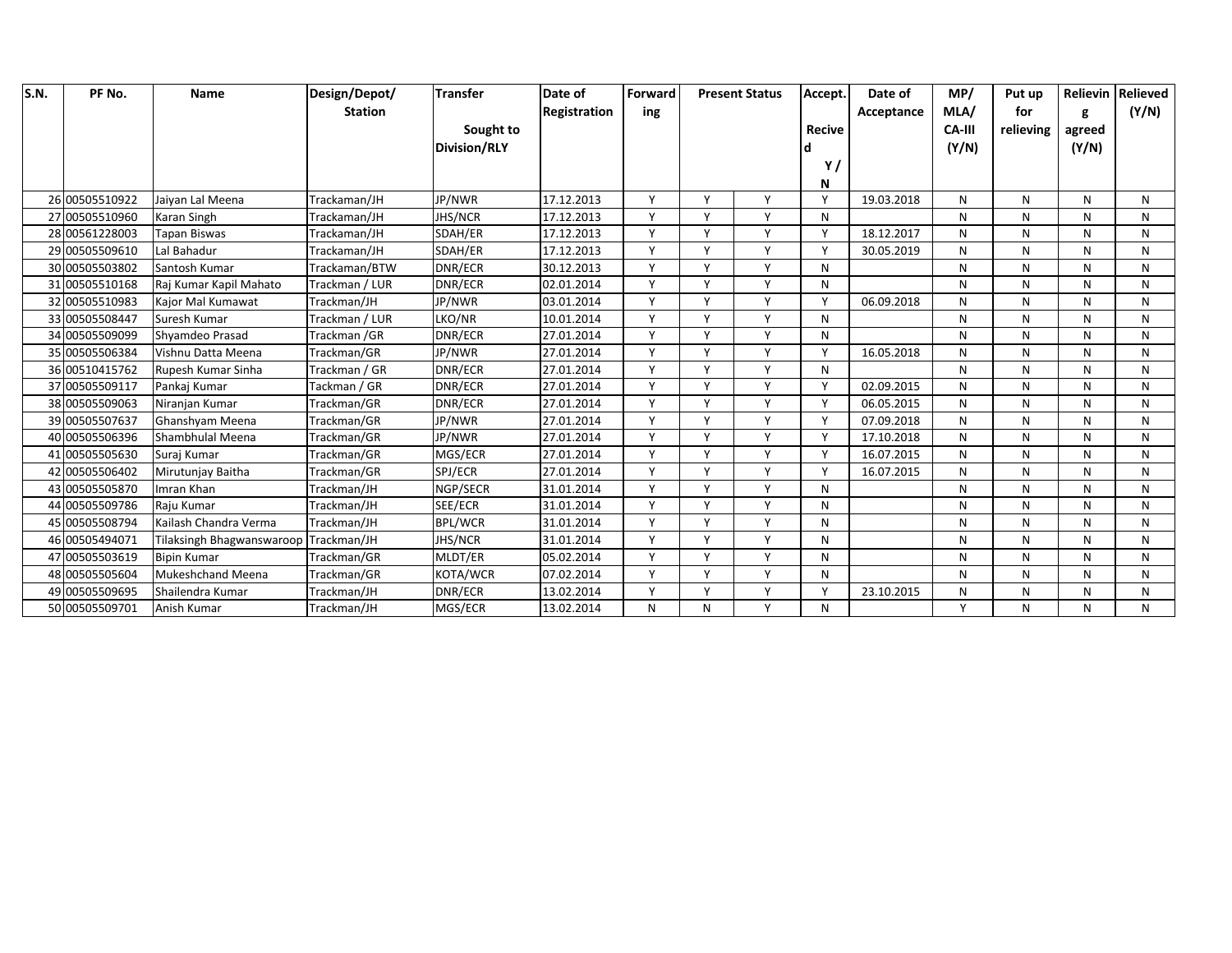| S.N. | PF No.         | <b>Name</b>              | Design/Depot/  | <b>Transfer</b>     | Date of      | Forward      |              | <b>Present Status</b> | Accept.       | Date of    | MP/           | Put up    |        | Relievin Relieved |
|------|----------------|--------------------------|----------------|---------------------|--------------|--------------|--------------|-----------------------|---------------|------------|---------------|-----------|--------|-------------------|
|      |                |                          | <b>Station</b> |                     | Registration | ing          |              |                       |               | Acceptance | MLA/          | for       |        | (Y/N)             |
|      |                |                          |                | Sought to           |              |              |              |                       | <b>Recive</b> |            | <b>CA-III</b> | relieving | agreed |                   |
|      |                |                          |                | <b>Division/RLY</b> |              |              |              |                       |               |            | (Y/N)         |           | (Y/N)  |                   |
|      |                |                          |                |                     |              |              |              |                       | Y,            |            |               |           |        |                   |
|      |                |                          |                |                     |              |              |              |                       | N             |            |               |           |        |                   |
|      | 51 00505510089 | Manoj Kumar Ram          | Trackman/JH    | MGS/ECR             | 13.02.2014   | $\checkmark$ | $\checkmark$ | Y                     | Y             | 23.10.2015 | N             | N         | N      | N                 |
|      | 52 00505510971 | Indraj Gurjar            | Trackman/JH    | JP/NWR              | 13.02.2014   | Y            | $\mathsf{v}$ | Y                     | Y             | 06.09.2018 | N             | N         | N      | N                 |
|      | 53 00505509713 | Ramchandra Saini         | Trackman/JH    | JP/NWR              | 13.02.2014   | $\mathsf{v}$ | $\mathsf{v}$ | Y                     | Y             | 06.09.2018 | N             | N         | N      | N                 |
|      | 54 00505512529 | Pappu Kumar Paswan       | Trackman/JH    | DNR/ECR             | 13.02.2014   | $\mathsf{v}$ | $\checkmark$ | Y                     | Y             | 21.04.2015 | N             | N         | N      | N                 |
|      | 55 00505503917 | Jeevan Kumar             | Trackman/ANG   | MLDT/ER             | 17.02.2014   | $\checkmark$ | $\lambda$    | $\vee$                | N             |            | N             | N         | N      | N                 |
|      | 56 00505509830 | Manoj Kumar Gurjar       | Trackman/ANG   | JP/NWR              | 17.02.2014   | $\mathsf{v}$ | $\checkmark$ | Υ                     | N             |            | N             | N         | N      | N                 |
|      | 57 00505509865 | <b>Bahadur Singh</b>     | Trackman/ANG   | AGA/NCR             | 17.02.2014   | Y            | Y            | Y                     | N             |            | N             | N         | N      | N                 |
|      | 58 00505510030 | Sakaldev Kumar           | Trackman/ANG   | MLDT/ER             | 17.02.2014   | $\mathsf{v}$ | $\vee$       | Y                     | N             |            | N             | N         | N      | N                 |
|      | 59 00505509932 | Pawan Kumar Mandal       | Trackman/ANG   | MLDT/ER             | 17.02.2014   | $\mathsf{v}$ | $\mathbf v$  | v                     | N             |            | N             | N         | N      | N                 |
|      | 60 00505509300 | Dashrath Meena           | Trackman/YL    | JP/NWR              | 17.02.2014   | $\mathsf{v}$ | $\checkmark$ | Y                     | N             |            | N             | N         | N      | N                 |
|      | 61 00505509828 | Kamlesh Kumar            | Trackman/ANG   | MGS/ECR             | 17.02.2014   | $\vee$       | $\mathsf{v}$ | Υ                     | N             |            | N             | N         | N      | N                 |
|      | 62 00505509920 | <b>BhivaRam Kumawat</b>  | Trackman/ANG   | JP/NWR              | 17.02.2014   | v            | $\mathsf{v}$ | Y                     | N             |            | N             | N         | N      | N                 |
|      | 63 00505509257 | <b>Binod Kumar Yadav</b> | Trackman/ANG   | DNR/ECR             | 17.02.2014   | $\mathbf v$  | $\mathbf v$  | v                     | N             |            | N             | N         | N      | N                 |
|      | 64 00505506815 | Jagdish Narayan Meena    | Trackman/ANG   | JP/NWR              | 17.02.2014   | $\checkmark$ | $\checkmark$ | Y                     | Y             | 07.09.2018 | N             | N         | N      | N                 |
|      | 65 00505498594 | Amit Kumar               | Trackman/ANG   | DNR/ECR             | 17.02.2014   | v            | $\checkmark$ | Y                     | N             |            | N             | N         | N      | N                 |
|      | 66 00505506839 | Surjit Kumar             | Trackman/ANG   | MGS/ECR             | 17.02.2014   | $\vee$       | $\checkmark$ | Y                     | N             |            | N             | N         | N      | N                 |
|      | 67 00505509786 | Raju Kumar               | Trackman/ANG   | DNR/ECR             | 17.02.2014   | v            | $\mathsf{v}$ | Υ                     | N             |            | N             | N         | N      | N                 |
|      | 68 00505509361 | Vimal Kumar              | Trackman/ANG   | DNR/ECR             | 17.02.2014   | $\mathsf{v}$ | $\checkmark$ | $\vee$                | N             |            | N             | N         | N      | N                 |
|      | 69 00505509233 | Lalan Kumar              | Trackman/ANG   | DNR/ECR             | 17.02.2014   | $\vee$       | $\mathbf v$  | Y                     | N             |            | N             | N         | N      | N                 |
|      | 70 00505510028 | Revat Singh Rane         | Trackman/ANG   | NGP/SECR            | 17.02.2014   | $\vee$       | $\checkmark$ | Y                     | N             |            | N             | N         | N      | N                 |
|      | 71 00505503887 | Deepak Kumar Sharma      | Trackman/ANG   | KOTA/WCR            | 17.02.2014   | v            | Y            | Y                     | N             |            | N             | N         | N      | N                 |
|      | 72 00505509798 | Ranjeet Kumar            | Trackman/ANG   | MGS/ECR             | 17.02.2014   | $\mathsf{v}$ | $\mathbf v$  | v                     | N             |            | N             | N         | N      | N                 |
|      | 73 00505509245 | Raghunandan Kumar        | Trackman/ANG   | SPJ/ECR             | 17.02.2014   | v            | $\checkmark$ | Υ                     | N             |            | N             | N         | N      | N                 |
|      | 74 00505509269 | Omkar Singh              | Trackman/ANG   | ALD/NCR             | 17.02.2014   | $\vee$       | $\vee$       | Y                     | N             |            | N             | N         | N      | N                 |
|      | 75 00505509312 | Jagvir Singh             | Trackman/ANG   | NDLS/NR             | 17.02.2014   | v            | $\vee$       | Y                     | N             |            | N             | N         | N      | N                 |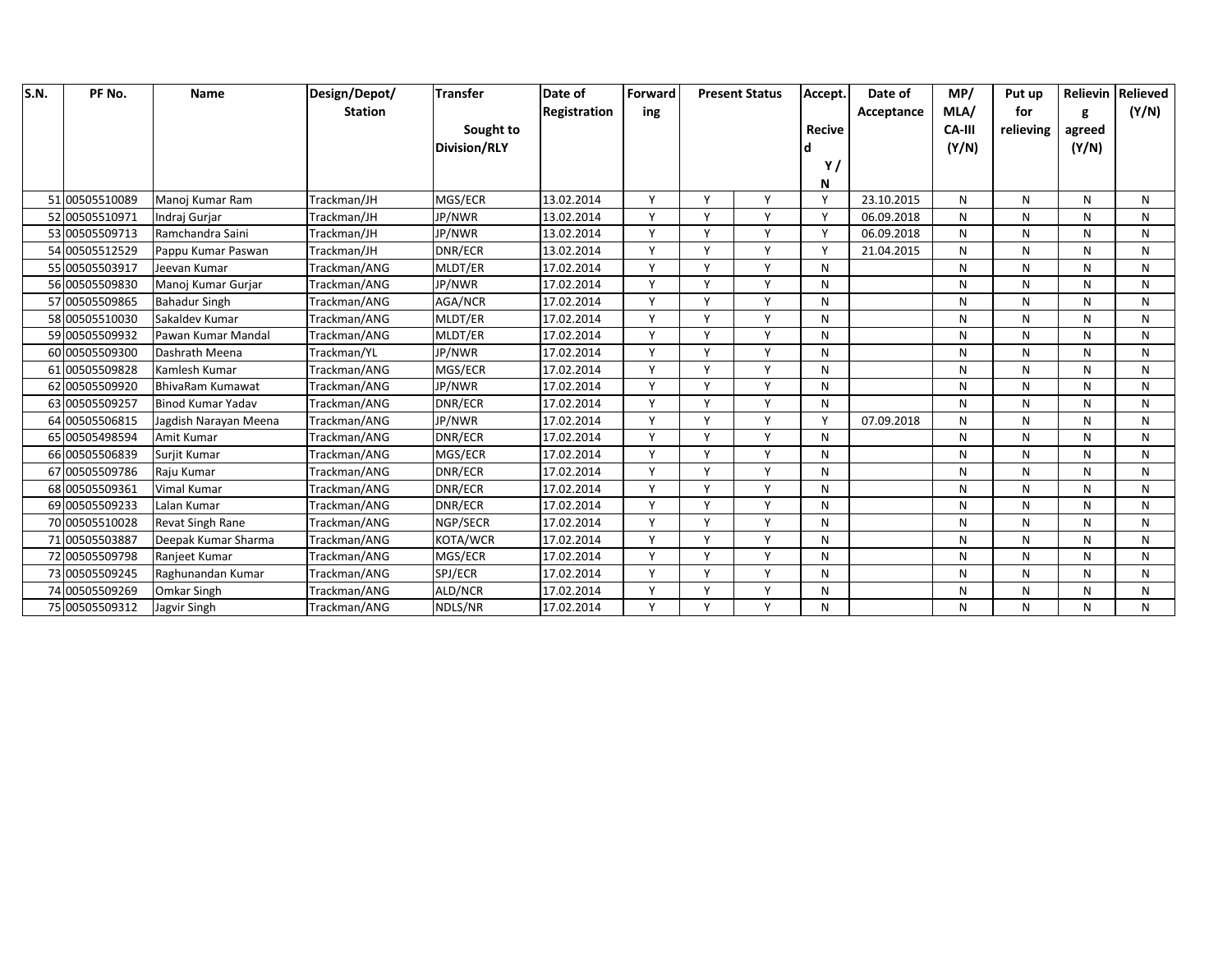| S.N. | PF No.          | <b>Name</b>              | Design/Depot/  | <b>Transfer</b>     | Date of      | Forward |   | <b>Present Status</b> | Accept.       | Date of    | MP/           | Put up    |        | Relievin Relieved |
|------|-----------------|--------------------------|----------------|---------------------|--------------|---------|---|-----------------------|---------------|------------|---------------|-----------|--------|-------------------|
|      |                 |                          | <b>Station</b> |                     | Registration | ing     |   |                       |               | Acceptance | MLA/          | for       |        | (Y/N)             |
|      |                 |                          |                | Sought to           |              |         |   |                       | <b>Recive</b> |            | <b>CA-III</b> | relieving | agreed |                   |
|      |                 |                          |                | <b>Division/RLY</b> |              |         |   |                       |               |            | (Y/N)         |           | (Y/N)  |                   |
|      |                 |                          |                |                     |              |         |   |                       | Y,            |            |               |           |        |                   |
|      |                 |                          |                |                     |              |         |   |                       | N             |            |               |           |        |                   |
|      | 76 00502360633  | Prithviraj Meena         | Trackman/YL    | JP/NWR              | 03.03.2014   | N       | N | N                     | N             |            | N             | N         | N      | N                 |
|      | 77 00505509488  | Vikash Paswan            | Trackman/DD[N] | SEE/ECR             | 03.03.2014   | N       | N | N                     | N             |            | N             | N         | N      | N                 |
|      | 78 00505504430  | Ramkaran Meena           | Trackman/YL    | JP/NWR              | 03.03.2014   | N       | N | N                     | N             |            | N             | N         | N      | N                 |
|      | 79 00505508710  | Beni Madhab              | Trackman/DD[N] | MGS/ECR             | 03.03.2014   | N       | N | N                     | N             |            | N             | N         | N      | N                 |
|      | 80 00505508721  | <b>Balramprasad Sahu</b> | Trackman/DD[N] | <b>BSP/SECR</b>     | 03.03.2014   | N       | N | N                     | N             |            | N             | N         | N      | N                 |
|      | 81 00502360637  | Ramjee Sharma            | Trackman/DD[N] | SEE/ECR             | 03.03.2014   | N       | N | N                     | N             |            | N             | N         | N      | N                 |
|      | 82 00505506219  | <b>Arbind Kumar</b>      | Trackman/DD[N] | MGS/ECR             | 03.03.2014   | N       | N | $\mathsf{N}$          | N             |            | N             | N         | N      | N                 |
|      | 83 00502360644  | Sangamlal Ramyatan       | Trackman/DD[N] | LKO/NR              | 03.03.2014   | N       | N | N                     | N             |            | N             | N         | N      | N                 |
|      | 84 00502360640  | Birendra Kumar Yadav     | Trackman/DD[N] | MLDT/ER             | 03.03.2014   | N       | N | N                     | N             |            | N             | N         | N      | N                 |
|      | 85 00505508745  | Premlal Kawdey           | Trackman/DD[N] | NGP/SECR            | 03.03.2014   | N       | N | N                     | N             |            | N             | N         | N      | N                 |
|      | 86 00505509520  | Kamta Kumar Yadav        | Trackman/DD[N] | MGS/ECR             | 03.03.2014   | N       | N | N                     | N             |            | N             | N         | N      | N                 |
|      | 87 00505508629  | <b>Vimal Kumar</b>       | Trackman/YL    | <b>BKN/NWR</b>      | 03.03.2014   | N       | N | N                     | N             |            | N             | N         | N      | N                 |
|      | 88 00505509040  | Ashok Kumar Sukhu Das    | Trackman/GR    | DNR/ECR             | 06.03.2014   | N       | N | N                     | N             |            | N             | N         | N      | N                 |
|      | 89 00505509075  | Vijay Singh              | Trackman/GR    | <b>JHS/NCR</b>      | 12.03.2014   | N       | N | N                     | N             |            | N             | N         | N      | N                 |
|      | 90 00505504223  | <b>Bindeshwar Kumar</b>  | Trackman/LUR   | MGS/ECR             | 12.03.2014   | N       | N | $\mathsf{N}$          | N             |            | N             | N         | N      | N                 |
|      | 91 00505499008  | Meghsingh Chaganlal      | Gatekeeper/LUR | KOTA/WCR            | 12.03.2014   | N       | N | N                     | N             |            | N             | N         | N      | N                 |
|      | 92 00505508472  | Jitendra Kumar           | Gatekeeper/LUR | LKO/NR              | 12.03.2014   | N       | N | ${\sf N}$             | N             |            | N             | N         | N      | N                 |
|      | 93 00505504132  | Sanjay Kumar             | Trackman/LUR   | DNR/ECR             | 12.03.2014   | N       | N | N                     | N             |            | N             | N         | N      | N                 |
|      | 94 00505505033  | Krishna Kumar Uranw      | Trackman/LUR   | R/SEC               | 14.03.2014   | N       | N | N                     | N             |            | N             | N         | N      | N                 |
|      | 95 00502370456  | Rajiv Kumar Yadav        | Trackman/YL    | MLDT/ER             | 14.03.2014   | N       | N | N                     | N             |            | N             | N         | N      | N                 |
|      | 96 00502370452  | Sandeep Rai              | Trackman/YL    | DNR/ECR             | 14.03.2014   | N       | N | N                     | N             |            | N             | N         | N      | N                 |
|      | 97 00505508356  | RamkrishnaKumar Yadav    | Trackman/YL    | ASN/ER              | 14.03.2014   | N       | N | N                     | N             |            | N             | N         | N      | N                 |
|      | 98 00505499460  | Birendra Yadav           | Trackman/YL    | SPJ/ECR             | 14.03.2014   | N       | N | N                     | N             |            | N             | N         | N      | N                 |
|      | 99 00505508230  | Rajesh Kumar             | Trackman/YL    | DNR/ECR             | 14.03.2014   | N       | N | ${\sf N}$             | N             |            | N             | N         | N      | N                 |
|      | 100 00505508307 | Pankaj Kumar Sah         | Trackman/YL    | SPJ/ECR             | 14.03.2014   | N       | N | N                     | N             |            | N             | N         | N      | N                 |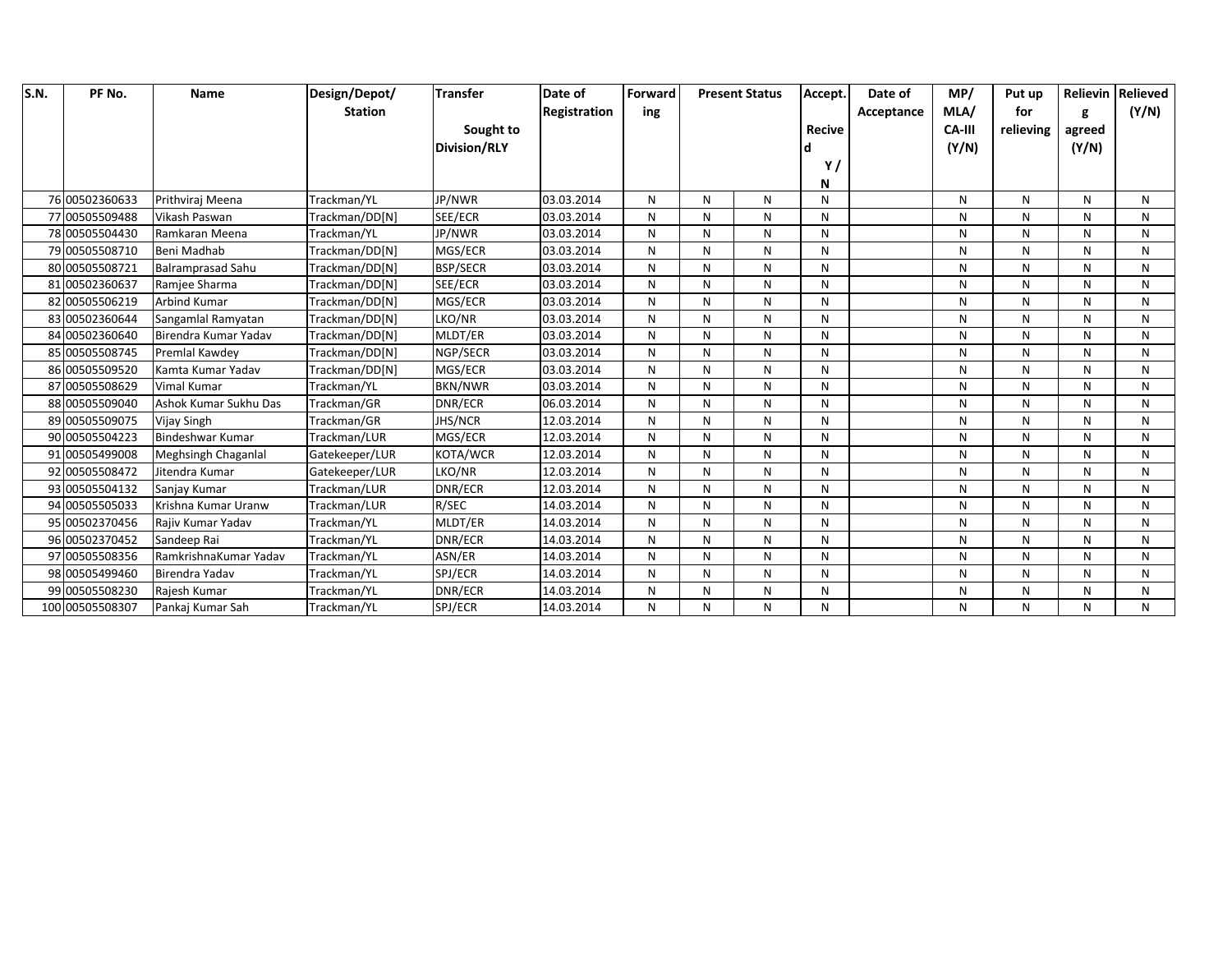| S.N. | PF No.          | Name                      | Design/Depot/   | <b>Transfer</b>     | Date of      | Forward      |              | <b>Present Status</b> | Accept.       | Date of    | MP/           | Put up    |        | Relievin Relieved |
|------|-----------------|---------------------------|-----------------|---------------------|--------------|--------------|--------------|-----------------------|---------------|------------|---------------|-----------|--------|-------------------|
|      |                 |                           | <b>Station</b>  |                     | Registration | ing          |              |                       |               | Acceptance | MLA/          | for       | g      | (Y/N)             |
|      |                 |                           |                 | Sought to           |              |              |              |                       | <b>Recive</b> |            | <b>CA-III</b> | relieving | agreed |                   |
|      |                 |                           |                 | <b>Division/RLY</b> |              |              |              |                       |               |            | (Y/N)         |           | (Y/N)  |                   |
|      |                 |                           |                 |                     |              |              |              |                       | Y,            |            |               |           |        |                   |
|      |                 |                           |                 |                     |              |              |              |                       | N             |            |               |           |        |                   |
|      | 101 00505508228 | Ranjeet Kumar Roy         | Trackman/YL     | SPJ/ECR             | 14.03.2014   | N            | N            | N                     | N             |            | N             | N         | N      | N                 |
|      | 102 00505508368 | Subodh Kumar              | Trackman/YL     | MLDT/ER             | 14.03.2014   | N            | N            | N                     | N             |            | N             | N         | N      | N                 |
|      | 103 00505508400 | Prabhash Kumar            | Trackman/YL     | <b>CKP/SER</b>      | 14.03.2014   | N            | N            | N                     | N             |            | N             | N         | N      | N                 |
|      | 104 00505508370 | Md.Irfan Alam             | Trackman/YL     | MGS/ECR             | 14.03.2014   | N            | N            | N                     | N             |            | N             | N         | N      | N                 |
|      | 105 00505508344 | Pramod Kumar              | Trackman/YL     | MGS/ECR             | 14.03.2014   | N            | N            | ${\sf N}$             | N             |            | N             | N         | N      | N                 |
|      | 106 00505508630 | Om Prakash                | Trackman/DD[N]  | MGS/ECR             | 18.03.2014   | N            | N            | N                     | N             |            | N             | N         | N      | N                 |
|      | 107 00505509804 | Ram Sagar Kumar           | Trackman/ANG    | DNR/ECR             | 18.03.2014   | N            | N            | N                     | N             |            | N             | N         | N      | N                 |
|      | 108 00505509221 | Sumer Singh Ranwa         | Trackman/ANG    | All/NWR             | 18.03.2014   | N            | N            | ${\sf N}$             | И             |            | N             | N         | N      | N                 |
|      | 109 00505504491 | ShriRam Meena             | Trackman/DD[N]  | NDLS/NR             | 18.03.2014   | N            | N            | N                     | N             |            | N             | N         | N      | N                 |
|      | 110 00502360609 | <b>Bhawanisingh Meena</b> | Trackman/DD[N]  | KOTA/WCR            | 18.03.2014   | N            | N            | N                     | N             |            | N             | N         | N      | N                 |
|      | 111 00505507443 | Dinesh Kumar              | Trackman/JH     | MGS/ECR             | 27.03.2014   | N            | N            | N                     | N             |            | N             | N         | N      | N                 |
|      | 112 00505508332 | Satyendra Narayan Singh   | Trackman/YL     | ALD/NCR             | 28.03.2014   | N            | N            | N                     | N             |            | N             | N         | N      | N                 |
|      | 113 00505504144 | Shashikant Shankarlal     | Keyman/LUR      | <b>JHS/NCR</b>      | 23.04.2014   | N            | N            | $\mathsf{N}$          | N             |            | N             | N         | N      | N                 |
|      | 114 00505498958 | Radhesham Jailuram        | Gateman/LUR     | JP/NWR              | 25.04.2014   | N            | N            | $\mathsf{N}$          | N             |            | N             | N         | N      | N                 |
|      | 115 00505506293 | Vikram Singh              | Trackman/SDB    | <b>BKN/NWR</b>      | 30.04.2014   | N            | N            | N                     | Ν             |            | N             | Ν         | N      | N                 |
|      | 116 00506124734 | Mantosh Kumar Roy         | Trackman/SDB    | MGS/ECR             | 30.04.2014   | N            | N            | N                     | N             |            | N             | N         | N      | N                 |
|      | 117 00505506451 | Kuldeep Sihera            | Trackman/SDB    | KOTA/WCR            | 30.04.2014   | N            | N            | $\mathsf{N}$          | N             |            | N             | N         | N      | N                 |
|      | 118 00506124705 | Mukesh Nandan Prasad      | Trackman/SDB    | MGS/ECR             | 30.04.2014   | N            | N            | N                     | N             |            | N             | N         | N      | N                 |
|      | 119 00505506505 | Manoj Kumar               | Trackman/SDB    | SEE/ECR             | 30.04.2014   | $\mathsf{v}$ | $\mathsf{v}$ | Y                     | Y             | 23.10.2015 | N             | N         | N      | N                 |
|      | 120 00505506487 | Hari Mohan Meena          | Trackman/ANG    | <b>JHS/NCR</b>      | 30.04.2014   | N            | N            | N                     | N             |            | N             | N         | N      | N                 |
|      | 121 00505505859 | Deepak Kumar              | Trackman/SDB    | MLDT/ER             | 30.04.2014   | N            | N            | N                     | N             |            | N             | N         | N      | N                 |
|      | 122 00505505781 | Dhirendra Pratap          | Trackman/SUR[N] | DNR/ECR             | 30.04.2014   | N            | N            | N                     | N             |            | N             | N         | N      | N                 |
|      | 123 00505507388 | <b>Bhagwan Das</b>        | Trackman/DUD    | ADRA/SER            | 30.04.2014   | N            | N            | $\mathsf{N}$          | N             |            | N             | N         | N      | N                 |
|      | 124 00505507352 | Ramprasad Jagdishlal      | Trackman/DUD    | JP/NWR              | 30.04.2014   | N            | N            | ${\sf N}$             | И             |            | N             | N         | N      | N                 |
|      |                 | Meena                     |                 |                     |              |              |              |                       |               |            |               |           |        |                   |
|      | 125 00505505495 | Bhushan Kumar Lichare     | Trackman/MVE    | NGP/SECR            | 22.05.2014   | N            | N            | N                     | N             |            | N             | N         | N      | N                 |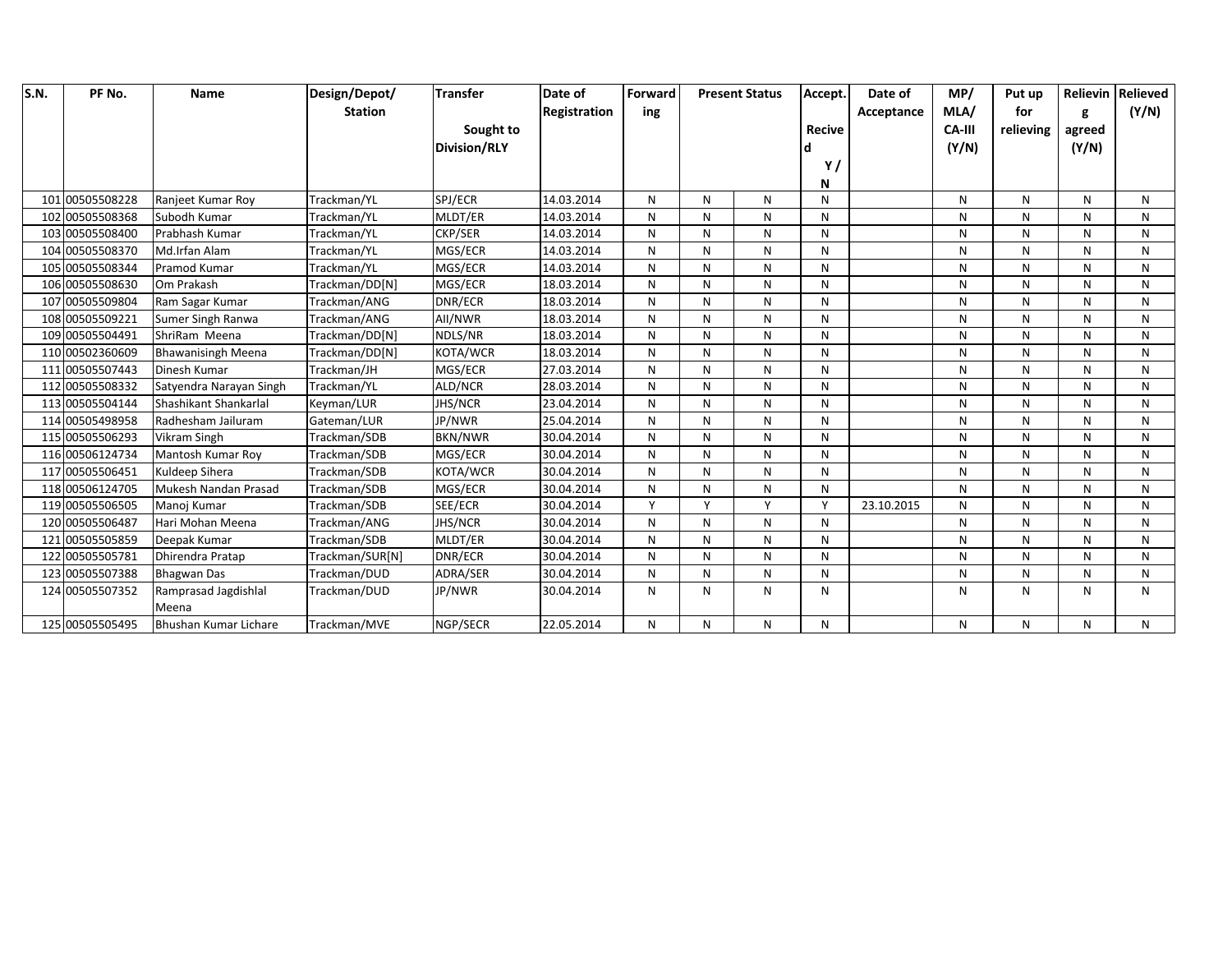| S.N. | PF No.          | Name                     | Design/Depot/  | <b>Transfer</b>     | Date of      | Forward |   | <b>Present Status</b> | Accept.       | Date of    | MP/           | Put up    |        | Relievin   Relieved |
|------|-----------------|--------------------------|----------------|---------------------|--------------|---------|---|-----------------------|---------------|------------|---------------|-----------|--------|---------------------|
|      |                 |                          | <b>Station</b> |                     | Registration | ing     |   |                       |               | Acceptance | MLA/          | for       | g      | (Y/N)               |
|      |                 |                          |                | Sought to           |              |         |   |                       | <b>Recive</b> |            | <b>CA-III</b> | relieving | agreed |                     |
|      |                 |                          |                | <b>Division/RLY</b> |              |         |   |                       |               |            | (Y/N)         |           | (Y/N)  |                     |
|      |                 |                          |                |                     |              |         |   |                       | Y             |            |               |           |        |                     |
|      |                 |                          |                |                     |              |         |   |                       | N             |            |               |           |        |                     |
|      | 126 00505508484 | Vikas Kumar              | Trackman/LUR   | JBP/WCR             | 26.05.2014   | N       | N | N                     | N             |            | N             | N         | N      | N                   |
|      | 127 00505510193 | Mukesh Kumar Chaudhari   | Trackman/LUR   | JP/NWR              | 26.05.2014   | N       | N | ${\sf N}$             | N             |            | N             | N         | N      | $\mathsf{N}$        |
|      | 128 00505502717 | Rajeev Kumar             | Trackman/DD[N] | UMB/NR              | 20.06.2014   | N       | N | N                     | N             |            | N             | N         | N      | N                   |
|      | 129 00505504480 | Aditya Kumar             | Trackman/DD[N] | DNR/ECR             | 20.06.2014   | N       | N | N                     | N             |            | N             | N         | N      | N                   |
|      | 130 00505504557 | Mahaday Baliram Khilare  | Trackman/DD[N] | NED/SCR             | 20.06.2014   | N       | N | N                     | N             |            | N             | N         | N      | N                   |
|      | 131 00505506256 | Chhaju Ram Meena         | Trackman/SDB   | JP/NWR              | 07.07.2014   | N       | N | N                     | N             |            | N             | N         | N      | N                   |
|      | 132 00506124708 | <b>Sureshchand Meena</b> | Trackman/SDB   | JP/NWR              | 07.07.2014   | N       | N | N                     | N             |            | N             | N         | N      | N                   |
|      | 133 00505506300 | Kamal Baboo              | Trackman/GR    | <b>JHS/NCR</b>      | 07.07.2014   | N       | N | N                     | N             |            | N             | N         | N      | N                   |
|      | 134 00505516924 | SantoshKumar Dhobi       | Trackman/SDB   | JP/NWR              | 07.07.2014   | N       | N | N                     | N             |            | N             | N         | N      | N                   |
|      | 135 00505509002 | Jaibeer Yadav            | Trackman/GR    | NDLS/NR             | 07.07.2014   | N       | N | N                     | N             |            | N             | N         | N      | N                   |
|      | 136 00505516870 | Sohan Ram                | Trackman/SDB   | SPJ/ECR             | 07.07.2014   | N       | N | N                     | N             |            | N             | N         | N      | N                   |
|      | 137 00505506517 | Ramkishan Meena          | Trackman/SDB   | JP/NWR              | 07.07.2014   | N       | N | $\mathsf{N}$          | N             |            | N             | N         | N      | $\mathsf{N}$        |
|      | 138 00505517102 | <b>Ravikant Ram</b>      | Trackman/SDB   | DNR/ECR             | 07.07.2014   | N       | N | N                     | N             |            | N             | N         | N      | $\mathsf{N}$        |
|      | 139 00506124724 | Sunil Kumar Rai          | Trackman/SDB   | MGS/ECR             | 07.07.2014   | N       | N | $\mathsf{N}$          | N             |            | N             | N         | N      | N                   |
|      | 140 00505511306 | Ajay Kumar               | Trackman/KWV   | MLDT/ER             | 09.07.2014   | N       | N | N                     | N             |            | N             | N         | N      | N                   |
|      | 141 00505506244 | Sukhram Meena            | Trackman/MRJB  | JP/NWR              | 26.11.2014   | N       | N | N                     | N             |            | N             | N         | N      | N                   |
|      | 142 00505518258 | Panchanand Kumar         | Trackman/MRJB  | MLDT/ER             | 27.09.2016   | N       | N | $\mathsf{N}$          | N             |            | N             | N         | N      | N                   |
|      | 143 00505507406 | Suchit Rajbanshi         | TM IV MKPT     | DNR/ECR             | 15.05.2018   | N       | N | ${\sf N}$             | N             |            | N             | N         | N      | N                   |
|      | 144 00505506347 | Dhanesh Kumar Khatik     | Tm/IV-SDB      | JBP/WCR             | 21.06.2018   | N       | N | N                     | N             |            | N             | N         | N      | N                   |
|      | 145 00505508680 | Suryakant Kuamr          | TM/IV-DD(N)    | MGS/ECR             | 05.07.2018   | N       | N | ${\sf N}$             | N             |            | N             | N         | N      | N                   |
|      | 146 00505512736 | Aashish Kumar barman     | TM/IV-DUD      | JBP/WCR             | 16.07.2018   | N       | N | N                     | N             |            | N             | N         | N      | N                   |
|      | 147 00505507042 | Dharmendra Kumar Paswan  | TM/IV-KWV(BG)  | DNR/ECR             | 23.08.2018   | N       | N | N                     | N             |            | N             | N         | N      | N                   |
|      | 148 00529800152 | Sunil Kumar              | TM/IV-SDB      | DNR/ECR             | 27.08.2018   | N       | N | ${\sf N}$             | N             |            | N             | N         | N      | N                   |
|      | 149 00510810031 | Smt Shwata Jagdish       | TM/IV-ANG      | NED/SCR             | 17.09.2018   | N       | N | ${\sf N}$             | N             |            | N             | N         | N      | N                   |
|      | 150 00510810031 | <b>Ritesh Kumar</b>      | TM/IV-SDB      | DNR/ECR             | 25.09.2018   | N       | N | N                     | N             |            | N             | N         | N      | N                   |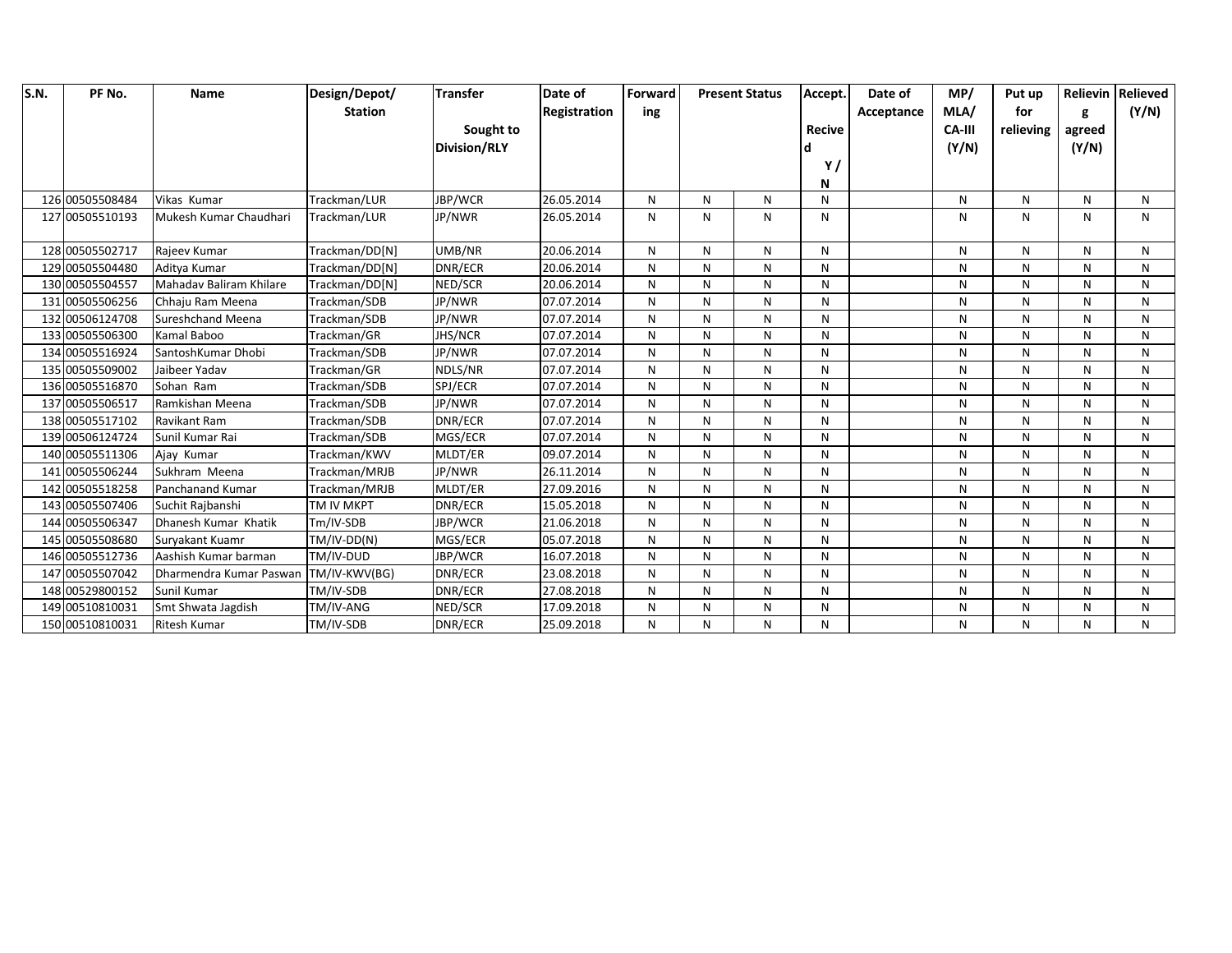| S.N. | PF No.          | <b>Name</b>               | Design/Depot/  | <b>Transfer</b>     | Date of      | Forward |   | <b>Present Status</b> | Accept.       | Date of    | MP/           | Put up    |        | <b>Relievin Relieved</b> |
|------|-----------------|---------------------------|----------------|---------------------|--------------|---------|---|-----------------------|---------------|------------|---------------|-----------|--------|--------------------------|
|      |                 |                           | <b>Station</b> |                     | Registration | ing     |   |                       |               | Acceptance | MLA/          | for       | g      | (Y/N)                    |
|      |                 |                           |                | Sought to           |              |         |   |                       | <b>Recive</b> |            | <b>CA-III</b> | relieving | agreed |                          |
|      |                 |                           |                | <b>Division/RLY</b> |              |         |   |                       |               |            | (Y/N)         |           | (Y/N)  |                          |
|      |                 |                           |                |                     |              |         |   |                       | Y/            |            |               |           |        |                          |
|      |                 |                           |                |                     |              |         |   |                       | N             |            |               |           |        |                          |
|      | 151 00505512839 | Upendra Kumar Singh       | TM/IV-SDB      | MGS/ECR             | 25.09.2018   | N       | N | N                     | N             |            | N             | N         | N      | N                        |
|      | 152 00505504211 | Rajesh Kumar              | TM/IV-LUR      | MGS/ECR             | 26.09.2018   | N       | N | N                     | N             |            | N             | N         | N      | N                        |
|      | 153 00505504454 | Balram Prahalad Saini     | TM/IV-ANG      | AGA/NCR             | 22.10.2018   | N       | N | N                     | N             |            | N             | N         | N      | N                        |
|      | 154 00505511240 | Rajendra Prasad Yadav     | TM/IV-ANG      | AGA/NCR             | 22.10.2018   | N       | N | N                     | N             |            | N             | N         | N      | N                        |
|      | 155 00505508903 | Anuj Kumar                | TM IV/ANG      | DNA/ECR             | 20.11.2018   | N       | N | $\mathsf{N}$          | N             |            | N             | N         | N      | N                        |
|      | 156 00505510030 | Sakaldev Kumaaar          | TM IV/ANG      | Malda/ER            | 03.12.2018   | N       | N | N                     | N             |            | N             | N         | N      | N                        |
|      | 157 00505508368 | Subodh Kumar              | TM/IV-YL       | TM/IV-YL            | 31.12.2018   | N       | N | N                     | N             |            | N             | N         | N      | $\mathsf{N}$             |
|      | 158 00505508411 | Jay Pratap                | TM/IV-YL       | JMP/ER              | 31.12.2018   | N       | N | ${\sf N}$             | N             |            | N             | N         | N      | N                        |
|      | 159 00510321068 | Sayyad Kalim Sayyed Salim | TM/IV-YSI      | NED/SCR             | 03.01.2019   | N       | N | N                     | N             |            | N             | N         | N      | N                        |
|      |                 |                           |                |                     |              |         |   |                       |               |            |               |           |        |                          |
|      | 160 00510308726 | Devidas Ashok Dhere       | TM/IV-UMD      | NED/SCR             | 03.01.2019   | N       | N | N                     | N             |            | N             | N         | N      | N                        |
|      | 161 00505504429 | Dharam Raj Meena          | TM IV-DD(N)    | KOTA/WCR            | 03.01.2019   | N       | N | N                     | N             |            | N             | N         | N      | N                        |
|      | 162 00505509750 | Ramsanjan Ramlal          | TM IV/YL       | LOK/NER             | 19.03.2019   | N       | N | N                     | N             |            | N             | N         | N      | N                        |
|      | 163 00501011919 | Amit Kumar                | TM-III/DD      | PRYJ/NCR            | 29.03.2019   | N       | N | N                     | N             |            | N             | N         | N      | N                        |
|      | 164 00505508587 | Anil Yadav(Dup)           | TM IV/DD N     | KOTA/WCR            | 17.05.2019   | N       | N | N                     | N             |            | N             | N         | N      | N                        |
|      | 165 00529800245 | Shivraj Giri              | TM IV/ANG      | AGRA/NCR            | 17.05.2019   | N       | N | N                     | N             |            | N             | N         | N      | N                        |
|      | 166 00529800187 | Ajit Kumar                | TM IV/ANG      | Malda/ER            | 17.05.2019   | N       | N | N                     | N             |            | N             | N         | N      | N                        |
|      | 167 00529800213 | Manish Kumar              | TM IV/ANG      | DNA/ECR             | 17.05.2019   | N       | N | $\mathsf{N}$          | N             |            | N             | N         | N      | N                        |
|      | 168 00505506037 | <b>Uday Kumar</b>         | TM IV/ANG      | DNA/ECR             | 17.05.2019   | N       | N | N                     | N             |            | N             | N         | N      | N                        |
|      | 169 00505508241 | Rajendra Prasad Kumhar    | TM IV/YL       | AGRA/NCR            | 17.05.2019   | N       | N | N                     | N             |            | N             | N         | N      | N                        |
|      | 170 00529800397 | Umesh Kumar               | TM IV/MO       | JHS/NCR             | 26.07.2019   | N       | N | N                     | N             |            | N             | N         | N      | N                        |
|      | 171 00529800250 | Mukesh kumar Das          | TM IV / MO     | HWH/ER              | 05.08.2019   | N       | N | N                     | N             |            | N             | N         | N      | N                        |
|      | 172 00505508708 | Dashrath Singh            | TM III/ANG     | DNA/ECR             | 06.08.2019   | N       | N | N                     | N             |            | N             | N         | N      | N                        |
|      | 173 00505504284 | Raghuveer Meena           | TM IV          | NDLS/NR             | 19.08.2019   | N       | N | N                     | N             |            | N             | N         | N      | N                        |
|      | 174 00505509210 | Randhir Kumar             | TM III/ANG     | NGP/SECR            | 09.12.2019   | N       | N | N                     | N             |            | N             | N         | N      | N                        |
|      | 175 00505509725 | Naresh Kumar              | TM IV/JH       | SPJ/ECR             | 24.12.2019   | N       | N | N                     | N             |            | N             | N         | N      | N                        |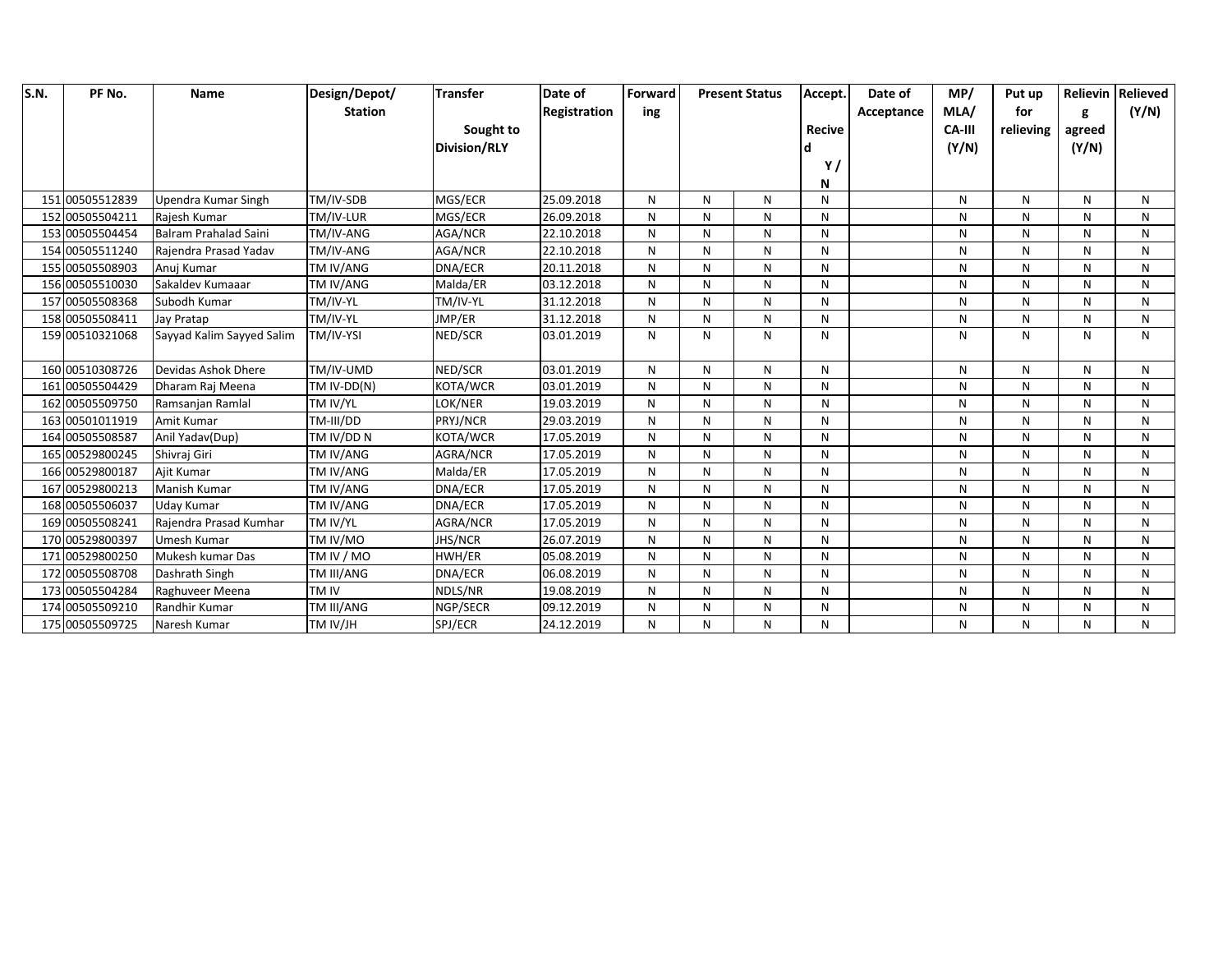| S.N. | PF No.           | Name                   | Design/Depot/         | <b>Transfer</b>     | Date of      | Forward   |              | <b>Present Status</b> | Accept.       | Date of    | MP/    | Put up    |              | Relievin Relieved |
|------|------------------|------------------------|-----------------------|---------------------|--------------|-----------|--------------|-----------------------|---------------|------------|--------|-----------|--------------|-------------------|
|      |                  |                        | <b>Station</b>        |                     | Registration | ing       |              |                       |               | Acceptance | MLA/   | for       | g            | (Y/N)             |
|      |                  |                        |                       | Sought to           |              |           |              |                       | <b>Recive</b> |            | CA-III | relieving | agreed       |                   |
|      |                  |                        |                       | <b>Division/RLY</b> |              |           |              |                       |               |            | (Y/N)  |           | (Y/N)        |                   |
|      |                  |                        |                       |                     |              |           |              |                       | Y/            |            |        |           |              |                   |
|      |                  |                        |                       |                     |              |           |              |                       | N             |            |        |           |              |                   |
|      | 176 00511041699  | Govind Ganpat Kendre   | TM IV/LUR             | NED/SCR             | 06.01.2020   | N         | N            | N                     | N             |            | N      | N         | N            | N                 |
|      | 177 00505511707  | Umashankar yadv        | TM IV/KWV(BG)         | ALD/NCR             | 03.02.2020   | N         | N            | N                     | N             |            | N      | N         | N            | N                 |
|      | 178 00505518090  | Nagendra Kumar         | TM IV/Miraj-B         | MGS/ECR             | 17.02.2020   | N         | $\mathsf{N}$ | N                     | N             |            | N      | N         | N            | N                 |
|      | 179 00505518167  | Angad Kumar            | TM IV/Miraj-B         | DNR/ECR             | 17.02.2020   | N         | N            | N                     | N             |            | N      | N         | N            | N                 |
|      | 180 00505518246  | <b>Bansidhar Singh</b> | TM IV/Miraj-B         | SPJ/ECR             | 17.02.2020   | N         | $\mathsf{N}$ | N                     | N             |            | N      | N         | N            | N                 |
|      | 181 00505518131  | Abhay Kumar            | TM IV/Miraj-B         | DNA/ECR             | 17.02.2020   | N         | $\mathsf{N}$ | N                     | N             |            | N      | N         | N            | N                 |
|      | 182 00523406029  | <b>Dilip Kumar</b>     | TM III/ANG            | Malda/ER            | 08.09.2020   | N         | $\mathsf{N}$ | N                     | N             |            | N      | N         | $\mathsf{N}$ | $\mathsf{N}$      |
|      | 183 00505518945  | Amod Kumar             | TM IV/KLBG            | KIR/NEFR            | 25.09.2020   | N         | N            | N                     | N             |            | N      | N         | N            | N                 |
|      | 184 00505518969  | Birendra Kumar         | TM IV/KLBG            | DHN/ECR             | 25.09.2020   | N         | N            | N                     | N             |            | N      | N         | N            | N                 |
|      | 185 00505519032  | Jitendra Kumar         | TM IV/KLBG            | MGS/ECR             | 25.09.2020   | N         | N            | N                     | N             |            | N      | N         | N            | N                 |
|      | 186 00505518982  | Kamkesh Kumar          | TM IV/KLBG            | DNR/ECR             | 25.09.2020   | ${\sf N}$ | N            | N                     | N             |            | N      | N         | N            | N                 |
|      | 187 00505519019  | Ashok kumar            | TM IV/KLBG            | DNR/ECR             | 25.09.2020   | N         | $\mathsf{N}$ | N                     | N             |            | N      | N         | N            | N                 |
|      | 188 00505518957  | Pramod Kumar           | TM IV/KLBG            | DHN/ECR             | 25.09.2020   | N         | N            | N                     | N             |            | N      | N         | N            | N                 |
|      | 189 00505506980  | Mahesh chand Meena     | <b>Tech Mason-III</b> | JU/NWR              | 17.11.2020   | N         | N            | N                     | N             |            | N      | N         | N            | N                 |
|      |                  |                        | on                    |                     |              |           |              |                       |               |            |        |           |              |                   |
|      |                  |                        | bottom (L-1) as TM-IV |                     |              |           |              |                       |               |            |        |           |              |                   |
|      |                  |                        |                       |                     |              |           |              |                       |               |            |        |           |              |                   |
|      | 190 00529801113  | Neeraj Trivedi         | TM-IV/KLBG            | LKO/NR              | 12.11.2020   | N         | N            | N                     | N             |            | N      | N         | N            | N                 |
|      | 191 00511021330  | Nitin Gangdhar Kamble  | TM/III/LUR            | NED/SCR             | 23.11.2020   | N         | N            | N                     | N             |            | N      | N         | N            | N                 |
|      | 192 00505516911  | Dnyaneswar Shankar     | TM-IV/LUR             | NED/SCR             | 23.11.2020   | N         | $\mathsf{N}$ | N                     | N             |            | N      | N         | N            | $\mathsf{N}$      |
|      |                  | Barkamkar              |                       |                     |              |           |              |                       |               |            |        |           |              |                   |
|      | 193 00529800846  | Rahul Kumar            | TM-IV/MRJB            | SEE/ECR             | 18.01.2021   | N         | N            | N                     | N             |            | N      | N         | N            | N                 |
|      | 194 00610324872  | Vinod Kerba Kamble     | TM-III/MRJB           | SC/SCR              | 18.01.2021   | N         | $\mathsf{N}$ | N                     | N             |            | N      | N         | N            | N                 |
|      | 195 005298000276 | Prakash chandra Meena  | TM-III/KWV            | Aimer Divi.NWR      | 15.03.2021   | N         | ${\sf N}$    | ${\sf N}$             | N             |            | N      | N         | $\mathsf{N}$ | ${\sf N}$         |
|      | 196 00529800292  | Amit Kumar             | TM-IV/BG/KWV          | Malda/ER            | 22.02.2021   | N         | N            | ${\sf N}$             | N             |            | N      | N         | N            | N                 |
|      | 197 00529801154  | Ranjeet Kumar          | TM-IV/S/DD            | Malda/ER            | 23.02.2021   | N         | N            | N                     | N             |            | N      | N         | N            | N                 |
|      | 198 00529800689  | Ramchandra Bhanu       | TM IV/S/DD            | DDU/ECR             | 23.02.2021   | N         | N            | N                     | N             |            | N      | N         | N            | N                 |
|      | 199 00529800736  | Deepak Kumar Das       | TM_IV/S/DD            | Malda/ER            | 23.02.2021   | N         | $\mathsf{N}$ | N                     | N             |            | N      | N         | N            | N                 |
|      | 200 00529800694  | Rambalak Thakur        | TM_IV/S/DD            | Malda/ER            | 23.02.2021   | N         | $\mathsf{N}$ | N                     | N             |            | N      | N         | N            | N                 |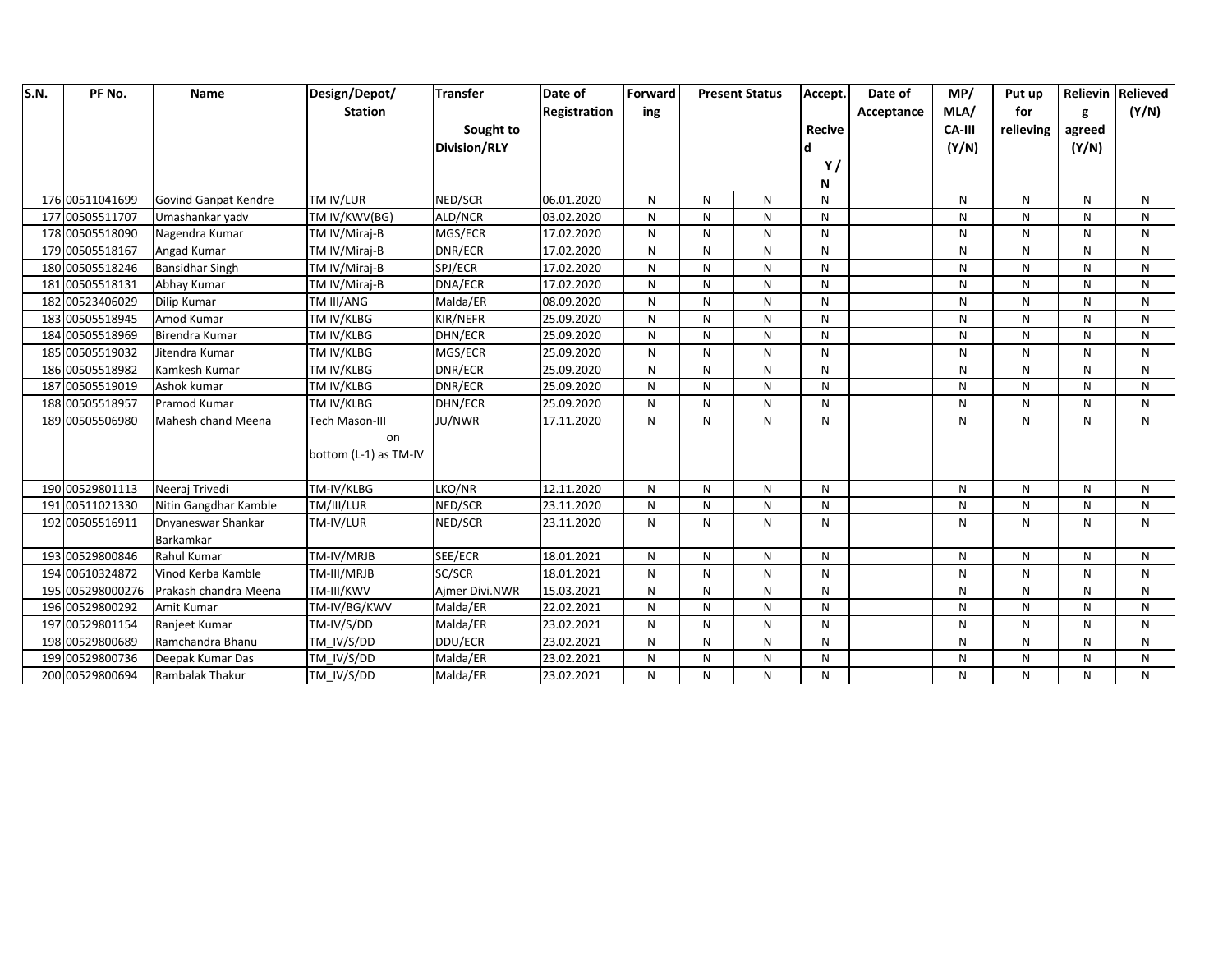| S.N. | PF No.          | Name                 | Design/Depot/  | <b>Transfer</b>     | Date of      | Forward |   | <b>Present Status</b> | Accept.       | Date of    | MP/           | Put up    |        | Relievin Relieved |
|------|-----------------|----------------------|----------------|---------------------|--------------|---------|---|-----------------------|---------------|------------|---------------|-----------|--------|-------------------|
|      |                 |                      | <b>Station</b> |                     | Registration | ing     |   |                       |               | Acceptance | MLA/          | for       | g      | (Y/N)             |
|      |                 |                      |                | Sought to           |              |         |   |                       | <b>Recive</b> |            | <b>CA-III</b> | relieving | agreed |                   |
|      |                 |                      |                | <b>Division/RLY</b> |              |         |   |                       |               |            | (Y/N)         |           | (Y/N)  |                   |
|      |                 |                      |                |                     |              |         |   |                       | Y,            |            |               |           |        |                   |
|      |                 |                      |                |                     |              |         |   |                       | N             |            |               |           |        |                   |
|      | 201 00529800641 | Santosh Kumar        | TM-IV/S/DD     | Malda/ER            | 23.02.2021   | N       | N | N                     | N             |            | N             | Ν         | N      | N                 |
|      | 202 00529800391 | Harinarayan Singh    | TM-IV/MKPT     | DNR/ECR             | 24.02.2021   | N       | N | N                     | N             |            | N             | N         | N      | N                 |
|      | 203 00505507340 | Vimlesh Kumar Meena  | TMIV/DUD       | JP/NWR              | 24.02.2021   | N       | N | N                     | N             |            | N             | N         | N      | N                 |
|      | 204 00529800415 | Amar Anand           | TM-IV/SUR      | MLDT/ER             | 25.03.2021   | N       | N | N                     | N             |            | N             | N         | N      | N                 |
|      | 205 00529800695 | Ramakant Kumar       | TM-IV/S/DD     | Ranchi Divi./SER    | 25.03.2021   | N       | N | N                     | N             |            | N             | N         | N      | N                 |
|      | 206 00529800460 | Santosh Kumar        | TM IV/MO       | DNR/ECR             | 05.04.2021   | N       | N | ${\sf N}$             | N             |            | N             | N         | N      | N                 |
|      | 207 00529800443 | Ajeet Kumar          | TM IV/MO       | DNR/ECR             | 05.04.2021   | N       | N | N                     | N             |            | N             | N         | N      | N                 |
|      | 208 00529800173 | Biramani Kumar       | TM-IV/DD/N     | Dhanbad Div/ECR     | 06.04.2021   | N       | N | $\mathsf{N}$          | N             |            | N             | N         | N      | N                 |
|      | 209 00529800269 | Ajeet Kumar Nirala   | TM III/BLNI    | DNR/ECR             | 28.04.2021   | N       | N | N                     | N             |            | N             | N         | N      | N                 |
|      | 210 00529800386 | Rupesh Kumar         | TM-IV/MKPT     | SPJ/ECR             | 28.04.2021   | N       | N | N                     | N             |            | N             | N         | N      | N                 |
|      | 211 00529800161 | Pawan kumar Sinha    | TM-IV/SDB      | JBP/WCR             | 24.05.2021   | N       | N | N                     | N             |            | N             | N         | N      | N                 |
|      | 212 00529800162 | Sumeet Kumar         | TM-IV/SDB      | Malda/ER            | 24.05.2021   | N       | N | N                     | N             |            | N             | N         | N      | N                 |
|      | 213 00529800160 | Naveen Kumar         | TM-IV/SDB      | <b>RANCHI/SER</b>   | 24.05.2021   | N       | N | N                     | N             |            | N             | N         | N      | N                 |
|      | 214 00529800158 | Ravindra Nath Rajwar | TM-IV/SDB      | DHN/ECR             | 24.05.2021   | N       | N | N                     | N             |            | N             | N         | N      | N                 |
|      | 215 00529800156 | Shailendra Kumar     | TM-IV/MR       | DNR/ECR             | 24.05.2021   | N       | N | ${\sf N}$             | N             |            | N             | N         | N      | N                 |
|      | 216 00529800164 | Vijay Kumar Paul     | TM-IV/SDB      | KIR/NEFR            | 24.05.2021   | N       | N | N                     | N             |            | N             | N         | N      | N                 |
|      | 217 00529800144 | Vishundeo Kumar      | TM-IV/HQR      | DNR/ECR             | 24.05.2021   | N       | N | N                     | N             |            | N             | N         | N      | N                 |
|      | 218 00529800143 | Prafull Kumar        | TM-IV/HQR      | DHN/ECR             | 24.05.2021   | N       | N | N                     | N             |            | N             | N         | N      | N                 |
|      | 219 00529800167 | Pappu Kumar          | TM-IV/SDB      | SEE/ECR             | 24.05.2021   | N       | N | ${\sf N}$             | N             |            | N             | N         | N      | N                 |
|      | 220 00529800165 | Ankit Kumar          | TM-IV/SDB      | <b>DDU/ECR</b>      | 24.05.2021   | N       | N | N                     | N             |            | N             | N         | N      | N                 |
|      | 221 00529800179 | Gorelal Kumar        | TM-IV/SDB      | MLDT/ER             | 24.05.2021   | N       | N | N                     | N             |            | N             | N         | N      | N                 |
|      | 222 00529800170 | Bilendra Kumar       | TM-IV/SDB      | DDU/ECR             | 24.05.2021   | N       | N | N                     | N             |            | N             | N         | N      | N                 |
|      | 223 00529800234 | Pradeep Kumar        | TM-IV/WD       | DDU/ECR             | 24.05.2021   | N       | N | N                     | N             |            | N             | N         | N      | N                 |
|      | 224 00529800238 | Vinod Kumar          | TM-IV/WD       | DDU/ECR             | 24.05.2021   | N       | N | N                     | N             |            | N             | N         | N      | N                 |
|      | 225 00529800246 | Sugreev Kumar        | TM-IV/WD       | DHN/ECR             | 24.05.2021   | N       | N | N                     | N             |            | N             | N         | N      | N                 |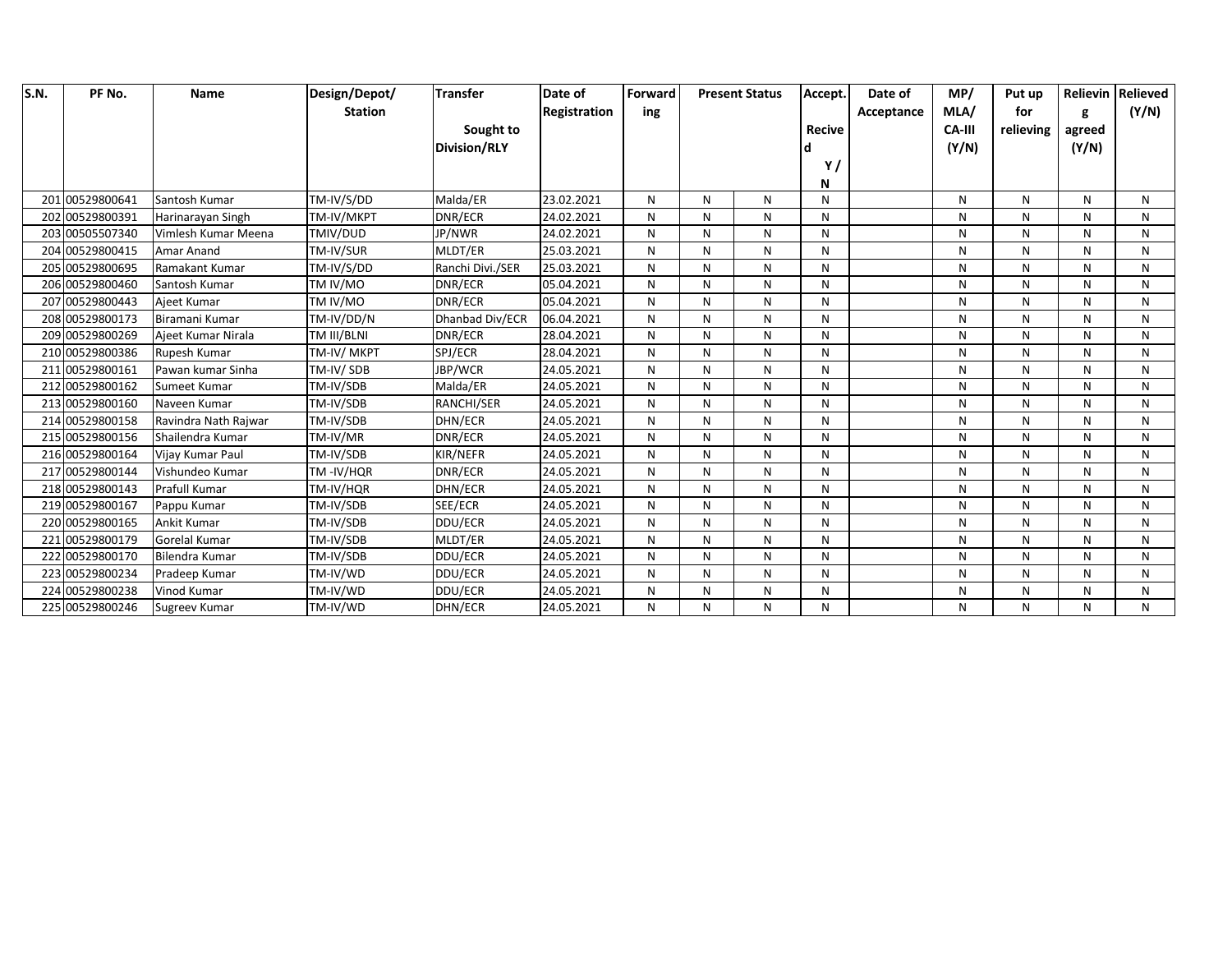| S.N. | PF No.          | Name                | Design/Depot/  | <b>Transfer</b>     | Date of      | Forward |   | <b>Present Status</b> | Accept.       | Date of    | MP/           | Put up    |        | Relievin Relieved |
|------|-----------------|---------------------|----------------|---------------------|--------------|---------|---|-----------------------|---------------|------------|---------------|-----------|--------|-------------------|
|      |                 |                     | <b>Station</b> |                     | Registration | ing     |   |                       |               | Acceptance | MLA/          | for       | g      | (Y/N)             |
|      |                 |                     |                | Sought to           |              |         |   |                       | <b>Recive</b> |            | <b>CA-III</b> | relieving | agreed |                   |
|      |                 |                     |                | <b>Division/RLY</b> |              |         |   |                       |               |            | (Y/N)         |           | (Y/N)  |                   |
|      |                 |                     |                |                     |              |         |   |                       | Y,            |            |               |           |        |                   |
|      |                 |                     |                |                     |              |         |   |                       | N             |            |               |           |        |                   |
|      | 226 00529800291 | Santosh Kumar       | TM-IV/WD       | DDU/ECR             | 24.05.2021   | N       | N | N                     | N             |            | N             | Ν         | N      | N                 |
|      | 227 00529800244 | Sumit Kumar         | TM-IV/WD       | DDU/ECR             | 24.05.2021   | N       | N | N                     | N             |            | N             | N         | N      | N                 |
|      | 228 00529800209 | Prakash Ojha        | TM-IV/WD       | R/SECE              | 24.05.2021   | N       | N | N                     | N             |            | N             | N         | N      | N                 |
|      | 229 00529800268 | Bhoopendra Singh    | TM-IV/WD       | <b>JHS/NCR</b>      | 24.05.2021   | N       | N | N                     | N             |            | N             | N         | N      | N                 |
|      | 230 00529800163 | Mukesh Kumar        | TM-IV/SDB      | DDU/ECR             | 24.05.2021   | N       | N | N                     | N             |            | N             | N         | N      | N                 |
|      | 231 00529800149 | Umesh Rajvanshi     | TM-IV/SDB      | MLDT/ER             | 24.05.2021   | N       | N | ${\sf N}$             | N             |            | N             | N         | N      | N                 |
|      | 232 00529800202 | Dibakar Paswan      | TM-IV/SGND     | DHN/ECR             | 27.05.2021   | N       | N | N                     | N             |            | N             | N         | N      | N                 |
|      | 233 00529800188 | Dimpal              | TM-IV/SGND     | NDLS/NR             | 27.05.2021   | N       | N | $\mathsf{N}$          | N             |            | N             | N         | N      | N                 |
|      | 234 00529800166 | Mukesh Paswan       | TM-III/KSTH    | DNR/ECR             | 27.05.2021   | N       | N | N                     | N             |            | N             | N         | N      | N                 |
|      | 235 00529800212 | Gautam Kumar Mandal | TM-IV/DD/N     | MLDT/ER             | 27.05.2021   | N       | N | N                     | N             |            | N             | N         | N      | N                 |
|      | 236 00529800345 | Chandroday Kumar    | TM-IV/DD/N     | <b>BSB/NER</b>      | 27.05.2021   | N       | N | N                     | N             |            | N             | N         | N      | N                 |
|      | 237 00529800509 | Sudhir Kumar        | TM-IV/SGND     | DNR/ECR             | 27.05.2021   | N       | N | N                     | N             |            | N             | N         | N      | N                 |
|      | 238 00529800600 | Sunil Kumar         | TM-IV/SGND     | DNR/ECR             | 27.05.2021   | N       | N | N                     | N             |            | N             | N         | N      | N                 |
|      | 239 00529800184 | Upendra Prasad      | TM-IV/KSTH     | SEE/ECR             | 27.05.2021   | N       | N | N                     | N             |            | N             | N         | N      | N                 |
|      | 240 00529800658 | Ravindra Kumar      | TM-IV/SRL      | MLDT/ER             | 27.05.2021   | N       | N | N                     | N             |            | N             | N         | N      | N                 |
|      | 241 00529800183 | Mahesh Prasad       | TM-IV/KSTH     | SEE/ECR             | 27.05.2021   | N       | N | N                     | N             |            | N             | N         | N      | N                 |
|      | 242 00529800192 | Randhir Kumar       | TM-IV/SGND     | DNR/ECR             | 27.05.2021   | N       | N | N                     | N             |            | N             | N         | N      | N                 |
|      | 243 00529800302 | Ritesh Kumar        | TM-IV/JH       | DNR/ECR             | 01.06.2021   | N       | N | N                     | N             |            | N             | N         | N      | N                 |
|      | 244 00529800334 | Prabhu Dayal Meena  | TM-III/BGVN    | <b>KTSC/WCR</b>     | 01.06.2021   | N       | N | ${\sf N}$             | N             |            | N             | N         | N      | N                 |
|      | 245 00529800561 | Niranian Kumar      | TM-IV/JNTR     | DHN/ECR             | 01.06.2021   | N       | N | N                     | N             |            | N             | N         | N      | N                 |
|      | 246 00529800279 | Anil Kumar Paswan   | TM-IV/JNTR     | ALD/NCR             | 01.06.2021   | N       | N | N                     | N             |            | N             | N         | N      | N                 |
|      | 247 00529800177 | Shrwan Kumar        | TM-IV/SDB      | DHN/ECR             | 04.06.2021   | N       | N | N                     | N             |            | N             | N         | N      | N                 |
|      | 248 00529800216 | Shiv Ram Meena      | TM-IV/SDB      | All/NWR             | 04.06.2021   | N       | N | N                     | N             |            | N             | N         | N      | N                 |
|      | 249 00529800172 | Rajesh Kumar        | TM-IV/SDB      | DNR/ECR             | 04.06.2021   | N       | N | N                     | N             |            | N             | N         | N      | N                 |
|      | 250 00529800197 | Deepu Kumar         | TM-IV/SDB      | DNR/ECR             | 04.06.2021   | N       | N | N                     | N             |            | N             | N         | N      | N                 |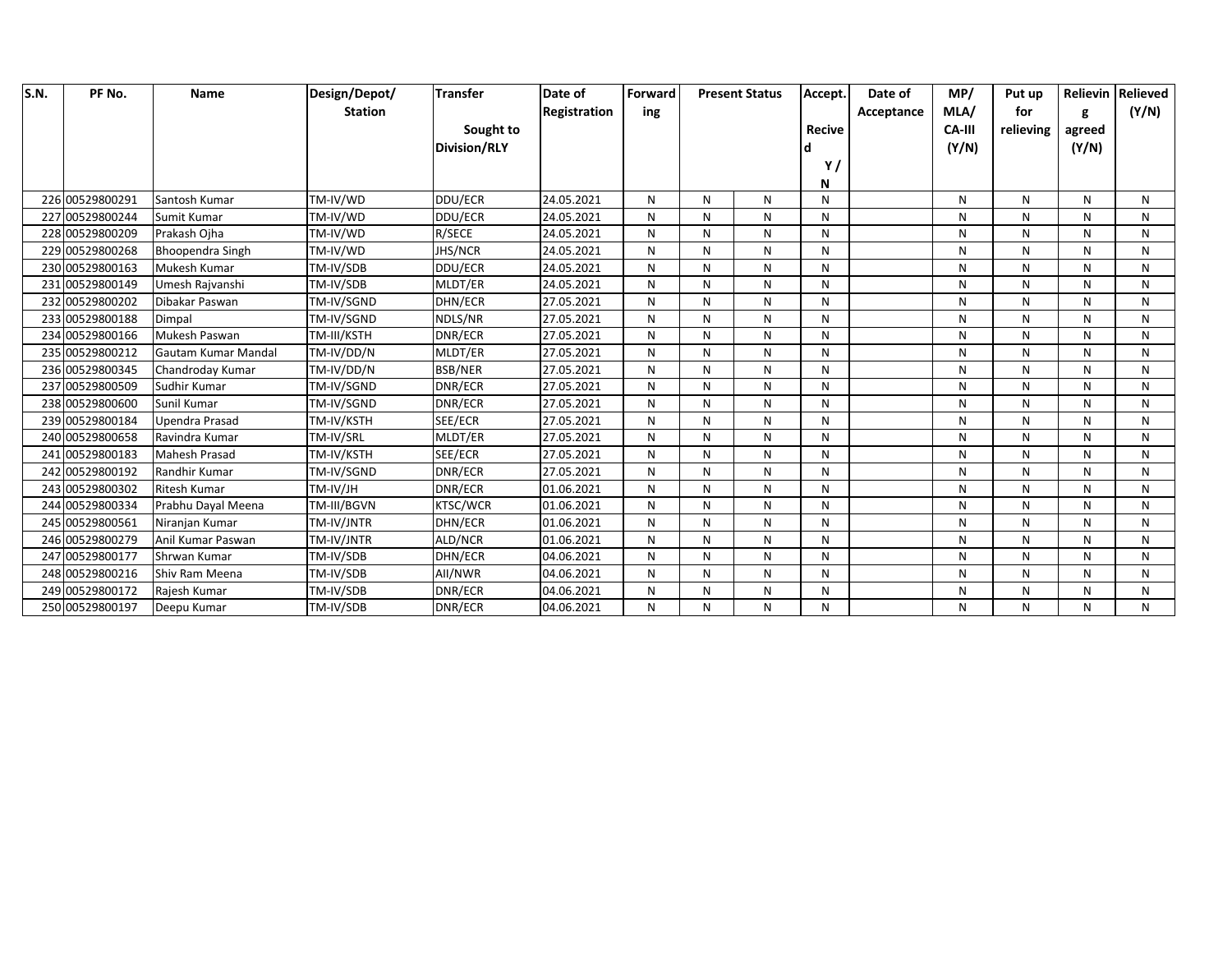| S.N. | PF No.          | Name                 | Design/Depot/    | <b>Transfer</b>     | Date of      | Forward |   | <b>Present Status</b> | Accept.       | Date of    | MP/           | Put up    |        | Relievin Relieved |
|------|-----------------|----------------------|------------------|---------------------|--------------|---------|---|-----------------------|---------------|------------|---------------|-----------|--------|-------------------|
|      |                 |                      | <b>Station</b>   |                     | Registration | ing     |   |                       |               | Acceptance | MLA/          | for       | g      | (Y/N)             |
|      |                 |                      |                  | Sought to           |              |         |   |                       | <b>Recive</b> |            | <b>CA-III</b> | relieving | agreed |                   |
|      |                 |                      |                  | <b>Division/RLY</b> |              |         |   |                       |               |            | (Y/N)         |           | (Y/N)  |                   |
|      |                 |                      |                  |                     |              |         |   |                       | Y,            |            |               |           |        |                   |
|      |                 |                      |                  |                     |              |         |   |                       | N             |            |               |           |        |                   |
|      | 251 00529800280 | Deepak Kumar         | TM-IV/WD         | NDLS/NR             | 04.06.2021   | N       | N | N                     | N             |            | N             | Ν         | N      | N                 |
|      | 252 00529800257 | Lavkush Sharma       | TM-IV/WD         | DNR/ECR             | 04.06.2021   | N       | N | N                     | N             |            | N             | N         | N      | N                 |
|      | 253 00529800249 | Uday Kumar           | TM-IV/WD         | DDU/ECR             | 04.06.2021   | N       | N | N                     | N             |            | N             | N         | N      | N                 |
|      | 254 00529800507 | Jitendra Kumar Sahni | TM IV/SGND       | SPJ/ECR             | 14.06.2021   | N       | N | N                     | N             |            | N             | N         | N      | N                 |
|      | 255 00529800459 | Yogendra Kumar       | TM IV/SGND       | DDU/ECR             | 14.06.2021   | N       | N | N                     | N             |            | N             | N         | N      | N                 |
|      | 256 00529800447 | Anil Kumar           | TM IV/SRL        | DNR/ECR             | 14.06.2021   | N       | N | ${\sf N}$             | N             |            | N             | N         | N      | N                 |
|      | 257 00529800223 | Amresh Kumar         | TM IV/BWD        | DNR/ECR             | 14.06.2021   | N       | N | N                     | N             |            | N             | N         | N      | N                 |
|      | 258 00529800313 | Dileep Kumar         | <b>TM IV/BWD</b> | DNR/ECR             | 14.06.2021   | N       | N | $\mathsf{N}$          | N             |            | N             | N         | N      | N                 |
|      | 259 00529800196 | Dharmendra Kumar Ram | TM IV/SGND       | DDU/ECR             | 14.06.2021   | N       | N | N                     | N             |            | N             | N         | N      | N                 |
|      | 260 00529800176 | Shreekant Kumar      | TM IV/KSTH       | MLDT/ER             | 14.06.2021   | N       | N | N                     | N             |            | N             | N         | N      | N                 |
|      | 261 00529800307 | Harish Kumar         | TM IV/BWD        | SPJ/ECR             | 14.06.2021   | N       | N | N                     | N             |            | N             | N         | N      | N                 |
|      | 262 00529800533 | Manoj Kumar Meena    | <b>TM IV/BWD</b> | JU/NWR              | 14.06.2021   | N       | N | N                     | N             |            | N             | N         | N      | N                 |
|      | 263 00529800171 | Anandi Kumar         | TM IV/KSTH       | SEE/ECR             | 14.06.2021   | N       | N | N                     | N             |            | N             | N         | N      | N                 |
|      | 264 00529800357 | Deepak Kumar         | TM IV/TKMY       | HWH/ER              | 28.06.2021   | N       | N | N                     | N             |            | N             | N         | N      | N                 |
|      | 265 00529800545 | Arun Kumar           | TM IV/VBR        | Sonpur Div/ECR      | 28.06.2021   | N       | N | N                     | N             |            | N             | N         | N      | N                 |
|      | 266 00529800295 | Ranjeet Kumar        | TM IV/TKMY       | SPJ/ECR             | 28.06.2021   | N       | N | N                     | N             |            | N             | N         | N      | N                 |
|      | 267 00529800351 | Deepak Kumar         | TM IV/VBR        | DNR/ECR             | 28.06.2021   | N       | N | N                     | N             |            | N             | N         | N      | N                 |
|      | 268 00529800484 | litendra Singh Meena | TM IV/VBR        | AGRA/NCR            | 28.06.2021   | N       | N | N                     | N             |            | N             | N         | N      | N                 |
|      | 269 00529800182 | Raju Patel           | TM IV/VBR        | DDU/ECR             | 28.06.2021   | N       | N | ${\sf N}$             | N             |            | N             | N         | N      | N                 |
|      | 270 00529800599 | Sushil Prasad        | TM IV/SGND       | DDU/ECR             | 28.06.2021   | N       | N | N                     | N             |            | N             | N         | N      | N                 |
|      | 271 00529800340 | Rakesh Kumar         | TM IV/TKMY       | Sonpur Div/ECR      | 28.06.2021   | N       | N | N                     | N             |            | N             | N         | N      | N                 |
|      | 272 00529800554 | Abhishek Kumar       | TM IV/ANG        | DNR/ECR             | 28.06.2021   | N       | N | N                     | N             |            | N             | N         | N      | N                 |
|      | 273 00529800457 | Dharmendra Kumar     | <b>TM IV/VPR</b> | ASN/ER              | 28.06.2021   | N       | N | N                     | N             |            | N             | N         | N      | N                 |
|      | 274 00529800190 | Sushil Kumar         | TM IV/KSTH       | DDU/ECR             | 28.06.2021   | N       | N | N                     | N             |            | N             | N         | N      | N                 |
|      | 275 00529800483 | Parvesh Kumar        | TM IV/BWD        | DNR/ECR             | 28.06.2021   | N       | N | N                     | N             |            | N             | N         | N      | N                 |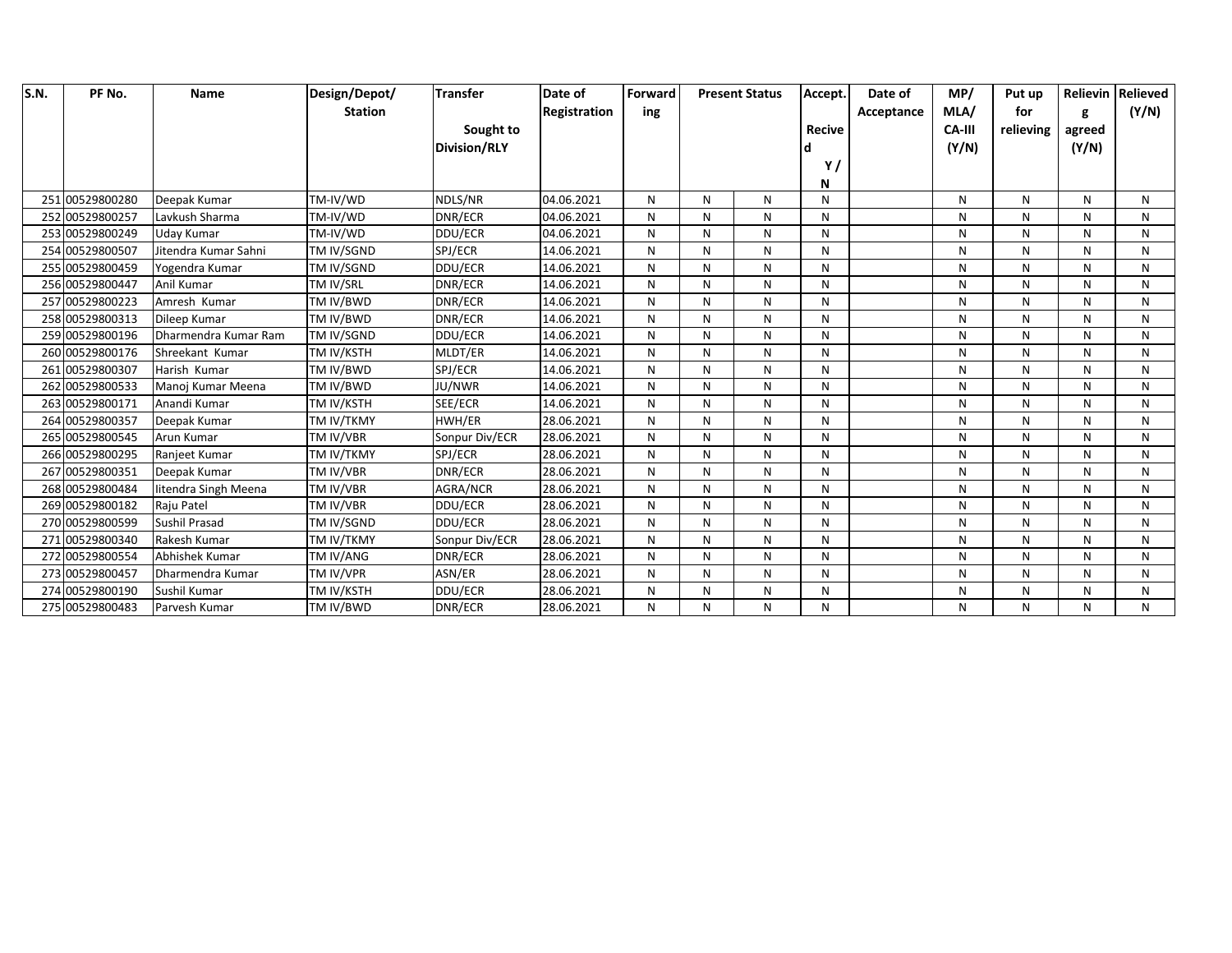| S.N. | PF No.          | <b>Name</b>        | Design/Depot/    | <b>Transfer</b>               | Date of      | Forward      |   | <b>Present Status</b> | Accept.       | Date of    | MP/           | Put up    |        | Relievin Relieved |
|------|-----------------|--------------------|------------------|-------------------------------|--------------|--------------|---|-----------------------|---------------|------------|---------------|-----------|--------|-------------------|
|      |                 |                    | <b>Station</b>   |                               | Registration | ing          |   |                       |               | Acceptance | MLA/          | for       | g      | (Y/N)             |
|      |                 |                    |                  | Sought to                     |              |              |   |                       | <b>Recive</b> |            | <b>CA-III</b> | relieving | agreed |                   |
|      |                 |                    |                  | <b>Division/RLY</b>           |              |              |   |                       |               |            | (Y/N)         |           | (Y/N)  |                   |
|      |                 |                    |                  |                               |              |              |   |                       | Y/            |            |               |           |        |                   |
|      |                 |                    |                  |                               |              |              |   |                       | N             |            |               |           |        |                   |
|      | 276 00529800464 | Madhusudan Kumar   | TM IV/SGND       | MLDT/ER                       | 28.06.2021   | N            | N | $\mathsf{N}$          | N             |            | N             | N         | N      | N                 |
|      | 277 00529800686 | Mrityunjay Kumar   | TM IV/DD/S       | MLDT/ER                       | 30.06.2021   | N            | N | ${\sf N}$             | N             |            | N             | N         | N      | N                 |
|      | 278 00529800732 | Panchdeo Mandal    | TM IV/DD/S       | ASN/ER                        | 30.06.2021   | N            | N | N                     | N             |            | N             | N         | N      | N                 |
|      | 279 00529800739 | Vikas Kumar        | TM IV/MLM        | Varanasi /NER                 | 30.06.2021   | N            | N | ${\sf N}$             | N             |            | N             | N         | N      | N                 |
|      | 280 00529800730 | Gourav Kumar       | TM IV/MLM        | MLDT/ER                       | 30.06.2021   | N            | N | N                     | N             |            | N             | N         | N      | N                 |
|      | 281 00529800740 | Munil Kumar        | TM IV/MLM        | Sonpur/ECR                    | 30.06.2021   | N            | N | ${\sf N}$             | N             |            | N             | N         | N      | N                 |
|      | 282 00529800680 | Ashok Kumar        | TM IV/MLM        | DDU/ECR                       | 30.06.2021   | N            | N | $\mathsf{N}$          | N             |            | N             | N         | N      | N                 |
|      | 283 00529800741 | Vijay Kumar Ram    | TM IV/DD/S       | DDU/ECR                       | 30.06.2021   | N            | N | $\mathsf{N}$          | N             |            | N             | N         | N      | $\mathsf{N}$      |
|      | 284 00529800659 | Raushan Kumar      | TM IV/DD/S       | SPJ/ECR                       | 30.06.2021   | N            | N | N                     | N             |            | N             | N         | N      | N                 |
|      | 285 00529800729 | <b>Rahul Kumar</b> | TM IV/DD/S       | Sonpur/ECR                    | 30.06.2021   | N            | N | N                     | N             |            | N             | N         | N      | N                 |
|      | 286 00529801155 | Veermani Kumar     | TM IV/DD/S       | DHN/ECR                       | 30.06.2021   | N            | N | ${\sf N}$             | N             |            | N             | N         | N      | N                 |
|      | 287 00529800743 | Anil Kumar         | TM IV/MLM        | DDU/ECR                       | 30.06.2021   | N            | N | N                     | N             |            | N             | N         | N      | N                 |
|      | 288 00529800667 | Krishna KR Ranjan  | TM IV/DD/S       | RANCHI/SER                    | 30.06.2021   | N            | N | ${\sf N}$             | N             |            | N             | N         | N      | N                 |
|      | 289 00529800728 | Shankar Paswan     | <b>TM IV/MLM</b> | MLDT/ER                       | 30.06.2021   | N            | N | N                     | N             |            | N             | N         | N      | N                 |
|      | 290 00529800744 | Riyajuddin Ansari  | TM IV/DD/S       | DDU/ECR                       | 30.06.2021   | N            | N | $\mathsf{N}$          | N             |            | N             | N         | N      | $\mathsf{N}$      |
|      | 291 00529800146 | Santosh Sharmma    | TM-IV/SDB        | Varansi /NER                  | 02.07.2021   | $\mathsf{N}$ | N | N                     | N             |            | N             | N         | N      | $\mathsf{N}$      |
|      | 292 15229801025 | Ajit Kumar         | TM-IV/SDB        | DDU/ECR                       | 02.07.2021   | N            | N | N                     | N             |            | N             | N         | N      | $\mathsf{N}$      |
|      | 293 00529800191 | Sudhir Kumar Singh | TM-IV/SDB        | DDU/ECR                       | 02.07.2021   | N            | N | N                     | N             |            | N             | N         | N      | N                 |
|      | 294 00529800541 | Rakesh Kumar       | TM-IV/JH         | MGS, DDU Div / ECR 08.07.2021 |              | N            | N | N                     | N             |            | N             | N         | N      | N                 |
|      | 295 00529800528 | Amit Kumar Mehata  | TM-IV/JH         | MGS, DDU Div / ECR 08.07.2021 |              | N            | N | N                     | N             |            | N             | N         | N      | N                 |
|      | 296 00529800508 | Sanjay Yadav       | TM-IV/JH         | <b>DHN Div/ECR</b>            | 08.07.2021   | N            | N | N                     | N             |            | N             | N         | N      | N                 |
|      | 297 00529800219 | Sandeep Kumar      | TM-IV / ANG      | Dhanbad Div/ECR               | 08.07.2021   | N            | N | N                     | N             |            | N             | N         | N      | $\mathsf{N}$      |
|      | 298 00529800180 | Ramesh kumar       | TM-IV /ANG       | Sonpur Div/ECR                | 08.07.2021   | N            | N | N                     | N             |            | N             | N         | N      | N                 |
|      | 299 00529800640 | Gorakh Kumar       | TM-IV / ANG      | Dhanbad Div/ECR               | 08.07.2021   | N            | N | N                     | N             |            | N             | N         | N      | N                 |
|      | 300 00529800612 | Sudhir Kumar       | TM-IV / ANG      | Dhanbad Div/ECR               | 08.07.2021   | N            | N | N                     | N             |            | N             | N         | N      | N                 |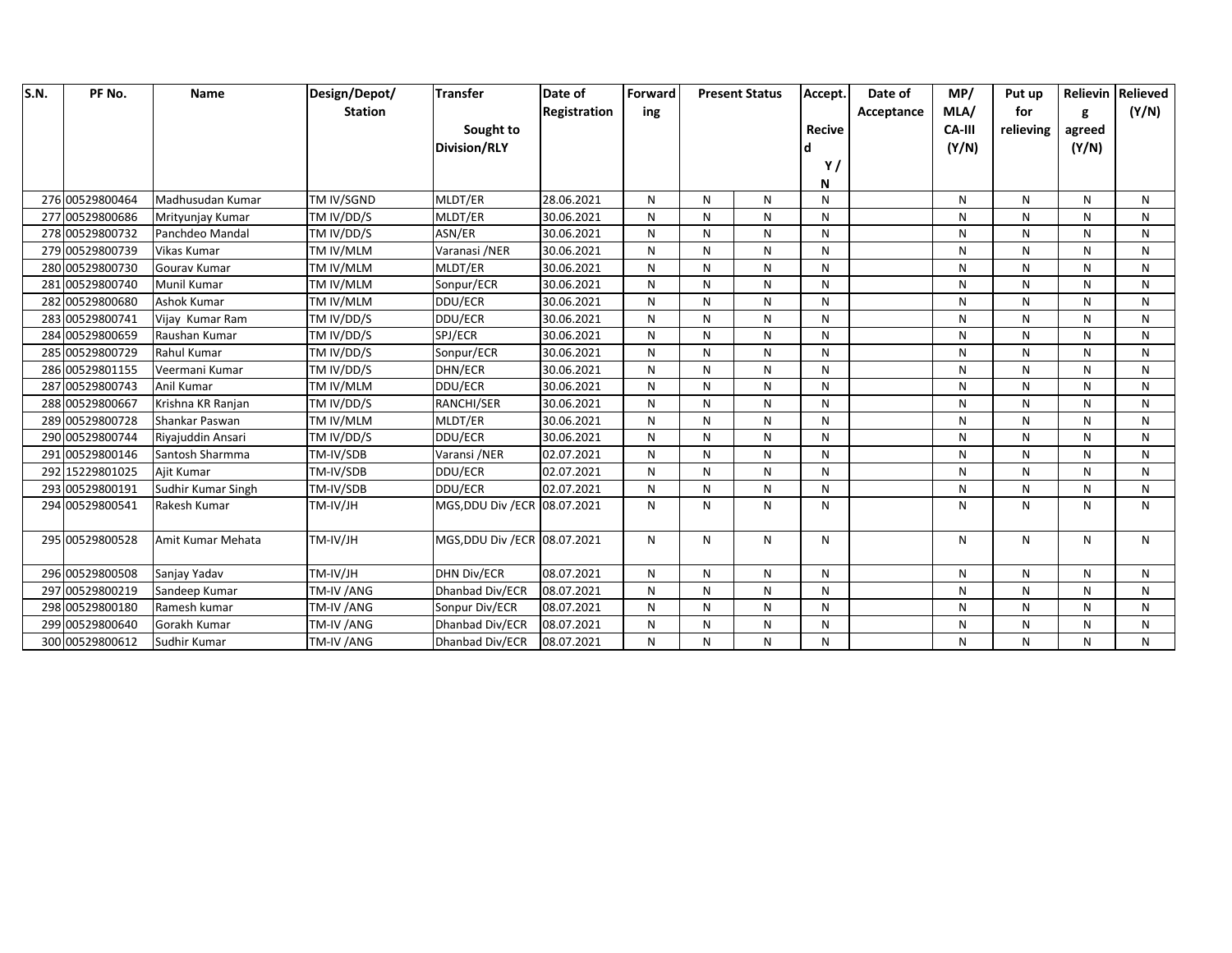| S.N. | PF No.          | <b>Name</b>         | Design/Depot/     | <b>Transfer</b>       | Date of      | Forward | <b>Present Status</b> |   | Accept.       | Date of    | MP/    | Put up       |        | Relievin Relieved |
|------|-----------------|---------------------|-------------------|-----------------------|--------------|---------|-----------------------|---|---------------|------------|--------|--------------|--------|-------------------|
|      |                 |                     | <b>Station</b>    |                       | Registration | ing     |                       |   |               | Acceptance | MLA/   | for          | g      | (Y/N)             |
|      |                 |                     |                   | Sought to             |              |         |                       |   | <b>Recive</b> |            | CA-III | relieving    | agreed |                   |
|      |                 |                     |                   | <b>Division/RLY</b>   |              |         |                       |   |               |            | (Y/N)  |              | (Y/N)  |                   |
|      |                 |                     |                   |                       |              |         |                       |   | Y/            |            |        |              |        |                   |
|      |                 |                     |                   |                       |              |         |                       |   | N             |            |        |              |        |                   |
|      | 301 00529800371 | Pappu kumar         | TM-IV /ANG        | Samstipur Div/ECR     | 08.07.2021   | N       | N                     | N | N             |            | N      | N            | N      | N                 |
|      | 302 00529800354 | <b>Bipin Kumar</b>  | TM-IV /ANG        | Dhanapur Div/ECR      | 08.07.2021   | N       | $\mathsf{N}$          | N | N             |            | N      | N            | N      | $\mathsf{N}$      |
|      | 303 00529800271 | <b>Mantu Pandit</b> | TM-IV/KWV-BG      | Malda Div/ER          | 15.07.2021   | N       | ${\sf N}$             | N | N             |            | N      | N            | N      | N                 |
|      | 304 00529800684 | Pintu Kumar         | TM-IV/DD/S        | Mugalsarai            | 15.07.2021   | N       | N                     | N | N             |            | N      | $\mathsf{N}$ | N      | N                 |
|      |                 |                     |                   | Div/ECR`              |              |         |                       |   |               |            |        |              |        |                   |
|      | 305 00529800525 | Ajit Kumar          | TM-IV/DD/N        | <b>BKSC Div/SER</b>   | 16.07.2021   | N       | $\mathsf{N}$          | N | N             |            | N      | N            | N      | N                 |
|      | 306 00529800470 | Vinod Kumar         | TM-IV/DD/N        | Dhanbad Div/ECR       | 20.07.2021   | N       | ${\sf N}$             | N | N             |            | N      | N            | N      | N                 |
|      | 307 00529800562 | Sanju Kumar         | TM-IV/DD/N        | NDLS/NR               | 20.07.2021   | N       | $\mathsf{N}$          | N | N             |            | N      | N            | N      | $\mathsf{N}$      |
|      | 308 00529800438 | Rambriksh Ravidas   | TM-IV/DD/N        | Ranchi Div/SER        | 23.07.2021   | N       | ${\sf N}$             | N | N             |            | N      | N            | N      | N                 |
|      | 309 00529811163 | Darmendra Kumar     | TM-IV/DD/N        | Samtipur Div/ECR      | 23.07.2021   | N       | N                     | N | N             |            | N      | $\mathsf{N}$ | N      | N                 |
|      | 310 00529800489 | Raviranjan Kumar    | TM-IV/DD/N        | DDU/ECR               | 23.07.2021   | N       | $\mathsf{N}$          | N | N             |            | N      | N            | N      | N                 |
|      | 311 00529800710 | Shidhanath Kumar    | TM-IV KLBG        | Dhanapur Div/ECR      | 23.07.2021   | N       | N                     | N | N             |            | N      | N            | N      | N                 |
|      | 312 00529801114 | Gulshan Kuamr       | TM-IV KLBG        | Asanal Div/ER         | 23.07.2021   | N       | $\mathsf{N}$          | N | N             |            | N      | N            | N      | $\mathsf{N}$      |
|      | 313 00529801117 | Vikas Kumar         | TM-IV KLBG        | Malda Div/ER          | 23.07.2021   | N       | ${\sf N}$             | N | N             |            | N      | N            | N      | N                 |
|      | 314 00529800717 | Amit Kumar          | TM-IV KLBG        | Malda Div/ER          | 23.07.2021   | N       | N                     | N | N             |            | N      | N            | N      | $\mathsf{N}$      |
|      | 315 00529800713 | BabaluKuamr         | <b>TM-IV KLBG</b> | Dhanbad Div/ECR       | 23.07.2021   | N       | N                     | N | N             |            | N      | N            | N      | N                 |
|      | 316 00529801121 | Suiit Kumar         | <b>TM-IV KLBG</b> | Sonpur Div/ECR        | 23.07.2021   | N       | $\mathsf{N}$          | N | N             |            | N      | N.           | N      | $\mathsf{N}$      |
|      | 317 00529800715 | Uttam Kumar singh   | <b>TM-IV KLBG</b> | Malda Div/ER          | 23.07.2021   | N       | $\mathsf{N}$          | N | N             |            | N      | N            | N      | N                 |
|      | 318 00529800707 | Jayprakash Manji    | <b>TM-IV KLBG</b> | Sonpur Div/ECR        | 23.07.2021   | N       | N                     | N | N             |            | N      | N            | N      | N                 |
|      | 319 00529800699 | Avinash Kumar Gora  | <b>TM-IV KLBG</b> | DDU/ECR               | 23.07.2021   | N       | N                     | N | N             |            | N      | N            | N      | N                 |
|      | 320 00529800618 | Gopal Lal Meena     | TM-IV KLBG        | <b>Bikner Div/NWR</b> | 23.07.2021   | N       | ${\sf N}$             | N | N             |            | N      | N            | N      | $\mathsf{N}$      |
|      | 321 00529800628 | Rakesh Kumar        | TM-IV KLBG        | Asanal Div/ER         | 23.07.2021   | N       | $\mathsf{N}$          | N | N             |            | N      | N            | N      | N                 |
|      | 322 00529801120 | Sanjay Kumar Sharma | <b>TM-IV KLBG</b> | Jaipur NWR            | 23.07.2021   | N       | N                     | N | N             |            | N      | N            | N      | N                 |
|      | 323 00529801119 | Laxman              | TM-IV KLBG        | Dhanbad Div/ECR       | 23.07.2021   | N       | N                     | N | N             |            | N      | N            | N      | N                 |
|      | 324 00529800693 | Pravin Kumar        | TM-IV KLBG        | Malda Div/ER          | 23.07.2021   | N       | N                     | N | N             |            | N      | N            | N      | $\mathsf{N}$      |
|      | 325 00529800634 | AmitKumar           | <b>TM-IV KLBG</b> | Malda Div/ER          | 23.07.2021   | N       | $\mathsf{N}$          | N | N             |            | N      | N            | N      | $\mathsf{N}$      |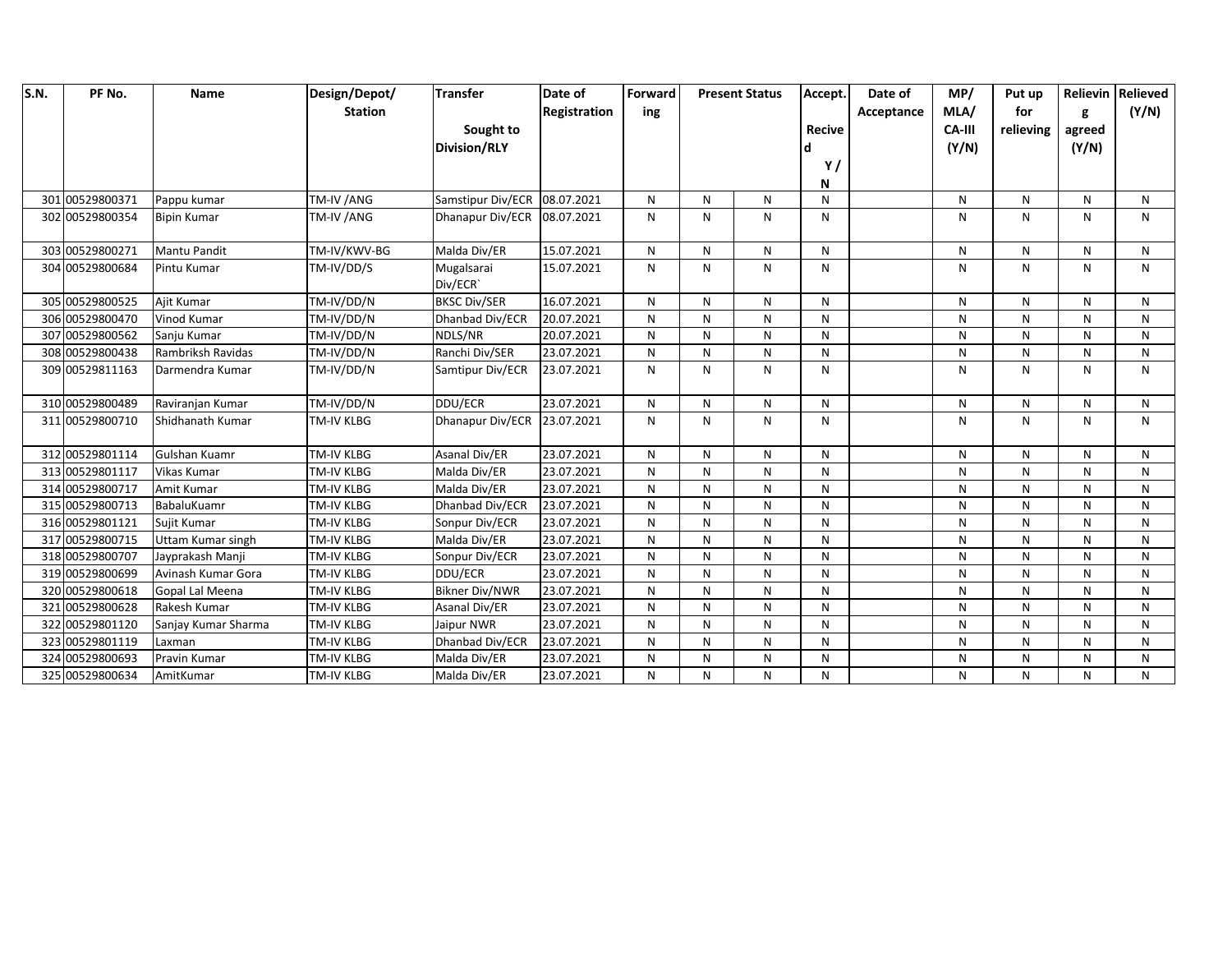| S.N. | PF No.          | Name                | Design/Depot/     | <b>Transfer</b>              | Date of             | Forward      | <b>Present Status</b> |              | Accept.       | Date of    | MP/    | Put up    |              | Relievin Relieved |
|------|-----------------|---------------------|-------------------|------------------------------|---------------------|--------------|-----------------------|--------------|---------------|------------|--------|-----------|--------------|-------------------|
|      |                 |                     | <b>Station</b>    |                              | <b>Registration</b> | ing          |                       |              |               | Acceptance | MLA/   | for       | g            | (Y/N)             |
|      |                 |                     |                   | Sought to                    |                     |              |                       |              | <b>Recive</b> |            | CA-III | relieving | agreed       |                   |
|      |                 |                     |                   | <b>Division/RLY</b>          |                     |              |                       |              |               |            | (Y/N)  |           | (Y/N)        |                   |
|      |                 |                     |                   |                              |                     |              |                       |              | Y/            |            |        |           |              |                   |
|      |                 |                     |                   |                              |                     |              |                       |              | N             |            |        |           |              |                   |
|      | 326 00529800830 | Janak Kumar         | <b>TM-IV KLBG</b> | Sonpur Div/ECR               | 23.07.2021          | N            | N                     | N            | N             |            | N      | N         | N            | N                 |
|      | 327 00529801341 | Kongara Komala      | <b>TM-IV KLBG</b> | Sotuh CR                     | 23.07.2021          | N            | N                     | N            | N             |            | N      | N         | N            | N                 |
|      | 328 00529801118 | <b>Bikram Kumar</b> | <b>TM-IV KLBG</b> | DDU/ECR                      | 23.07.2021          | N            | N                     | N            | N             |            | N      | N         | $\mathsf{N}$ | N                 |
|      | 329 00529800631 | Rajkaumr Prashad    | TM-IV KLBG        | Dhanpur Div/ECR              | 23.07.2021          | N            | N                     | ${\sf N}$    | N             |            | N      | N         | $\mathsf{N}$ | N                 |
|      | 330 00529800701 | Chandan Kuamr       | <b>TM-IV KLBG</b> | Malda Div/ER                 | 23.07.2021          | $\mathsf{N}$ | ${\sf N}$             | ${\sf N}$    | $\mathsf{N}$  |            | N      | N         | $\mathsf{N}$ | $\mathsf{N}$      |
|      | 331 00529800709 | Chandan Kuamr       | <b>TM-IV KLBG</b> | Dhanapur Div/ECR             | 23.07.2021          | $\mathsf{N}$ | N                     | N            | N             |            | N      | N         | $\mathsf{N}$ | $\mathsf{N}$      |
|      | 332 00529800724 | Jitendra Kumar      | <b>TM-IV KLBG</b> | Asanal Div/ER                | 23.07.2021          | $\mathsf{N}$ | N                     | $\mathsf{N}$ | N             |            | N      | N         | N            | N                 |
|      | 333 00529801122 | Samrjeet Saroj      | TM-IV KLBG        | <b>Bhopal Div/WCR</b>        | 23.07.2021          | N            | N                     | N            | N             |            | N      | N         | N            | N                 |
|      | 334 00529800333 | SimpuKumar          | TM-IV/DD/N        | Dhanbad Div/ECR              | 26.07.2021          | N            | N                     | N            | N             |            | N      | N         | $\mathsf{N}$ | $\mathsf{N}$      |
|      | 335 00529800615 | Dhardeep Kumar      | TM-IV/DD/N        | Sonpur Div/ECR               | 26.07.2021          | $\mathsf{N}$ | ${\sf N}$             | ${\sf N}$    | N             |            | N      | N         | $\mathsf{N}$ | ${\sf N}$         |
|      | 336 00529800599 | Sushil Prashad      | TM-IV/DD/N        | Dhanbad Div/ECR              | 26.07.2021          | $\mathsf{N}$ | ${\sf N}$             | ${\sf N}$    | N             |            | N      | N         | $\mathsf{N}$ | ${\sf N}$         |
|      | 337 00529800569 | Ramishwar Paswan    | TM-IV/DD/N        | Sonpur Div/ECR               | 26.07.2021          | N            | ${\sf N}$             | $\mathsf{N}$ | N             |            | N      | N         | $\mathsf{N}$ | $\mathsf{N}$      |
|      | 338 00529800598 | Nanadan raj         | TM-IV/BGVN        | MGS Div/ECR                  | 26.07.2021          | N            | ${\sf N}$             | ${\sf N}$    | N             |            | N      | N         | ${\sf N}$    | N                 |
|      | 339 00529800524 | Naval Kishor Sarma  | TM-IV/BGVN        | Samtipur Div/ECR             | 26.07.2021          | N            | N                     | $\mathsf{N}$ | N             |            | N      | N         | N            | $\mathsf{N}$      |
|      | 340 00529800589 | Hansraj Meena       | TM-IV/BGVN        | <b>DLI Div/NR</b>            | 26.07.2021          | N            | N                     | N            | N             |            | N      | N         | N            | $\mathsf{N}$      |
|      | 341 00529800293 | Vivek Raj           | TM-IV/WSB         | Katihar Div/NFR              | 26.07.2021          | N            | ${\sf N}$             | N            | N             |            | N      | N         | N            | N                 |
|      | 342 00529800482 | Arun Kumar          | TM-IV/DD/N        | Dhanapur Div/ECR             | 27.07.2021          | N            | N                     | N            | N             |            | N      | N         | N            | N                 |
|      | 343 00529800664 | Upendralal Patwa    | TM-IV/PVR         | Samatipur Div/ECR 03.08.2021 |                     | N            | N                     | N            | N             |            | N      | N         | N            | N                 |
|      | 344 00505508400 | Prabhash Kumar      | TM-III/YL         | Sonpur Div/ECR               | 09.08.2021          | N            | N                     | N            | N             |            | N      | N         | N            | N                 |
|      | 345 00529800346 | Manish Kumar        | TM-IV/S/DD        | Dhanapur Div/ECR             | 09.08.2021          | N            | N                     | $\mathsf{N}$ | N             |            | N      | N         | N            | N                 |
|      | 346 00529800339 | Navlesh Kumar       | TM-IV/DD/N        | Dhanapur Div/ECR 09.08.2021  |                     | N            | N                     | N            | N             |            | N      | N         | N            | N                 |
|      | 347 00529800240 | Dilip Kumar         | TM IV/BGVN        | DNR/ECR                      | 17.08.2021          | N            | ${\sf N}$             | $\mathsf{N}$ | N             |            | N      | N         | N            | ${\sf N}$         |
|      | 348 00529800284 | Rajan Kumar         | TM IV/BGVN        | DDU/ECR                      | 17.08.2021          | N            | N                     | N            | N             |            | N      | N         | $\mathsf{N}$ | $\mathsf{N}$      |
|      | 349 00529800323 | Amresh Prasad       | TM IV/WSB         | DDU/ECR                      | 17.08.2021          | N            | N                     | $\mathsf{N}$ | N             |            | N      | N         | N            | N                 |
|      | 350 00529800316 | Kundan Kumar        | TM IV/WSB         | SPJ/ECR                      | 17.08.2021          | N            | N                     | N            | N             |            | N      | N         | N            | N                 |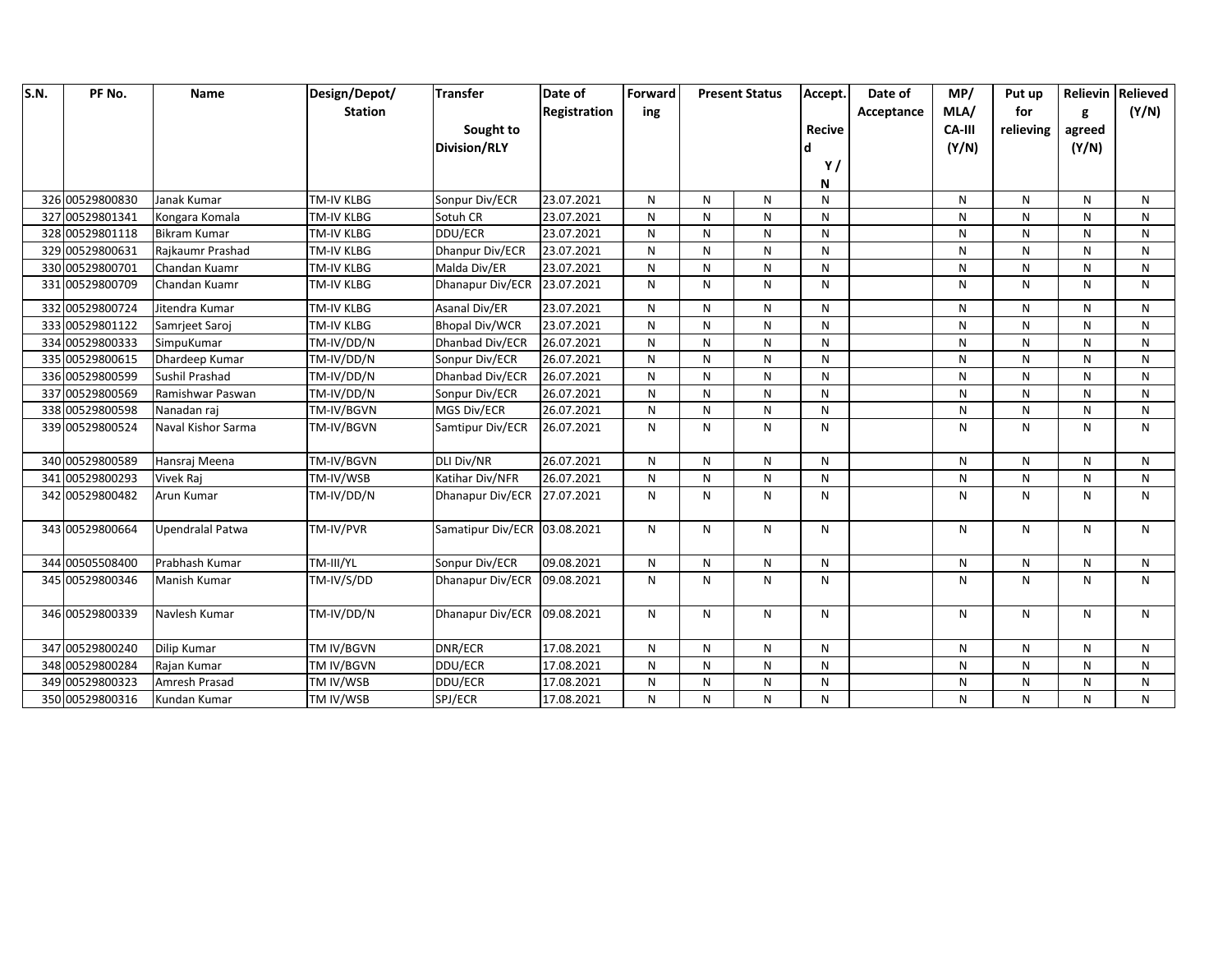| <b>S.N.</b> | PF No.          | Name                 | Design/Depot/    | <b>Transfer</b>              | Date of             | Forward | <b>Present Status</b> |              | Accept.       | Date of    | MP/    | Put up    |              | Relievin Relieved |
|-------------|-----------------|----------------------|------------------|------------------------------|---------------------|---------|-----------------------|--------------|---------------|------------|--------|-----------|--------------|-------------------|
|             |                 |                      | <b>Station</b>   |                              | <b>Registration</b> | ing     |                       |              |               | Acceptance | MLA/   | for       | g            | (Y/N)             |
|             |                 |                      |                  | Sought to                    |                     |         |                       |              | <b>Recive</b> |            | CA-III | relieving | agreed       |                   |
|             |                 |                      |                  | <b>Division/RLY</b>          |                     |         |                       |              |               |            | (Y/N)  |           | (Y/N)        |                   |
|             |                 |                      |                  |                              |                     |         |                       |              | Y/            |            |        |           |              |                   |
|             |                 |                      |                  |                              |                     |         |                       |              | N             |            |        |           |              |                   |
|             | 351 00529800343 | Sukhram Saini        | TM IV/BGVN       | JP/NWR                       | 17.08.2021          | N       | N                     | N            | N             |            | N      | N         | N            | N                 |
|             | 352 00529800205 | Ravi Paswan          | TM IV/NPW        | DHN/ECR                      | 23.08.2021          | N       | N                     | N            | N             |            | N      | N         | N            | N                 |
|             | 353 00529800607 | <b>Bhim Prasad</b>   | TM IV/NNB        | DNR/ECR                      | 23.08.2021          | N       | N                     | N            | N             |            | N      | N         | N            | N                 |
|             | 354 00529800535 | Sudhir Chaudhary     | TM IV/VBR        | DHN/ECR                      | 23.08.2021          | N       | N                     | N            | N             |            | N      | N         | N            | N                 |
|             | 355 0052980369  | Indraj Mahawar       | TM IV/VBR        | JP/NWR                       | 23.08.2021          | N       | N                     | N            | N             |            | N      | N         | N            | N                 |
|             | 356 00529800626 | Yogendra Kumar       | TM IV/VBR        | DHN/ECR                      | 23.08.2021          | N       | N                     | N            | N             |            | N      | N         | N            | N                 |
|             | 357 00529800575 | Rakesh Kumar         | TM IV/BAP        | SRE/NR                       | 23.08.2021          | N       | N                     | N            | N             |            | N      | N         | N            | N                 |
|             | 358 00529800393 | Jugmohan Meena       | <b>TM IV/ANG</b> | Jodhpur Div/NWR              | 23.08.2021          | N       | N                     | $\mathsf{N}$ | N             |            | N      | N         | N            | N                 |
|             | 359 00529800506 | Hari Mohan Meena     | TM IV/ANG        | Jodhpur Div/NWR              | 23.08.2021          | N       | N                     | N            | N             |            | N      | N         | N            | N                 |
|             | 360 00529800526 | Ashish Kumar         | TM IV/RRI        | DDU/ECR                      | 23.08.2021          | N       | N                     | $\mathsf{N}$ | N             |            | N      | N         | N            | N                 |
|             | 361 00529800256 | Manish Kumar Sah     | TM IV/KEM        | SPJ/ECR                      | 03.09.2021          | N       | N                     | N            | N             |            | N      | N         | N            | N                 |
|             | 362 00529800287 | Narendra Singh       | TM IV/BLNI       | Moradabad/NR                 | 03.09.2021          | N       | N                     | $\mathsf{N}$ | N             |            | N      | N         | N            | N                 |
|             | 363 00529801207 | Hemraj Meena         | TM IV/CIT        | KOTA/WCR                     | 06.09.2021          | N       | N                     | N            | N             |            | N      | N         | N            | N                 |
|             | 364 00529801148 | Mritunjay Kumar      | TM IV/CIT        | DDU/ECR                      | 06.09.2021          | N       | N                     | N            | N             |            | N      | N         | N            | N                 |
|             | 365 00529802338 | <b>Balram Meena</b>  | TM IV/CIT        | KOTA/WCR                     | 06.09.2021          | N       | N                     | N            | N             |            | N      | N         | $\mathsf{N}$ | $\mathsf{N}$      |
|             | 366 00529800131 | Abhishek Kumar Mehta | TM IV/PB         | DDU/ECR                      | 06.09.2021          | N       | N                     | N            | N             |            | N      | N         | $\mathsf{N}$ | N                 |
|             | 367 00529800151 | Ravi Kumar           | TM IV/PB         | DDU/ECR                      | 06.09.2021          | N       | N                     | N            | N             |            | N      | N         | N            | N                 |
|             | 368 00529800130 | Jay Kumar Paswan     | TM IV/PB         | DDU/ECR                      | 06.09.2021          | N       | N                     | N            | N             |            | N      | N         | N            | N                 |
|             | 369 00529800248 | Samir Suman          | TM IV/PB         | MLDT/ER                      | 06.09.2021          | N       | ${\sf N}$             | $\mathsf{N}$ | N             |            | N      | N         | N            | N                 |
|             | 370 00529800384 | Santosh Kumar        | TM IV/KNGN       | DNR/ECR                      | 06.09.2021          | N       | N                     | N            | N             |            | N      | N         | N            | N                 |
|             | 371 00529800479 | Kaluram Meena        | TM IV/SNVR       | KOTA/WCR                     | 06.09.2021          | N       | N                     | N            | N             |            | N      | N         | N            | N                 |
|             | 372 00529800253 | Suendra Meena        | TM IV/CIT        | KOTA/WCR                     | 06.09.2021          | N       | N                     | N            | N             |            | N      | N         | N            | N                 |
|             | 373 00529800206 | Dhanbabu             | TM IV/SRL        | DNR/ECR                      | 06.09.2021          | N       | N                     | N            | N             |            | N      | N         | N            | N                 |
|             | 374 00529800225 | Sunil Kumar          | <b>TM IVKNGN</b> | Katihar Div/NFR              | 06.09.2021          | N       | N                     | $\mathsf{N}$ | N             |            | N      | N         | N            | N                 |
|             | 375 00529801206 | Ashok Kumar          | TM IV/CIT        | DDU/ECR                      | 06.09.2021          | N       | N                     | N            | N             |            | N      | N         | N            | N                 |
|             | 376 00529800211 | Dinesh Kumar         | TM IV/PB         | <b>HRT</b><br>W/Shop/DNR/ECR | 06.09.2021          | N       | N                     | N            | ${\sf N}$     |            | N      | N         | N            | N                 |